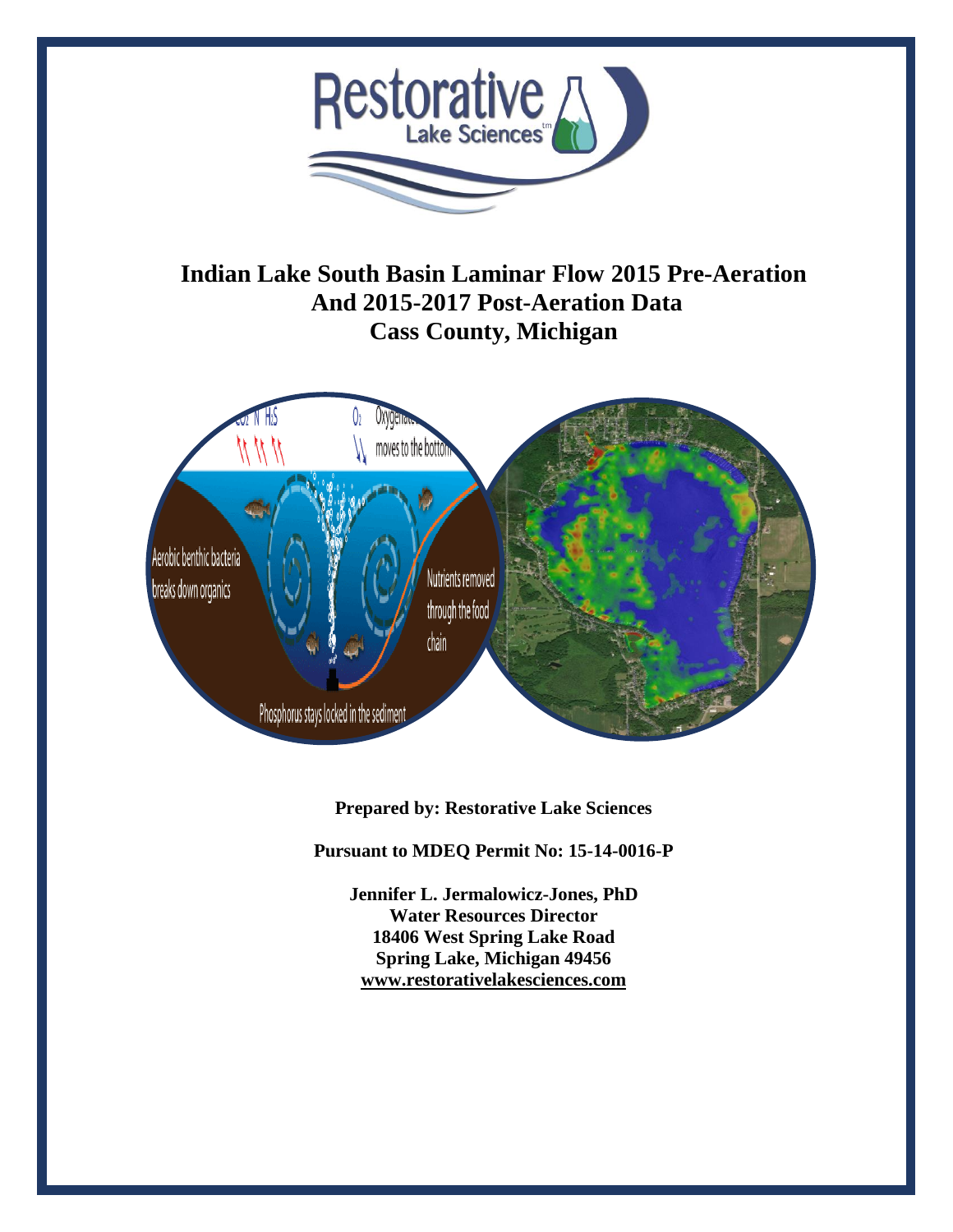# **TABLE OF CONTENTS**

|     | <b>SECTION</b> | <b>PAGE</b> |
|-----|----------------|-------------|
| 1.0 |                |             |
|     | 1.1            |             |
|     | 1.2            |             |
|     | 1.3            |             |
| 2.0 |                |             |
|     | 2.1            |             |
|     | 2.2            |             |
|     | 2.3            |             |
| 3.0 |                |             |
|     | 3.1            |             |
|     | 3.2            |             |
|     | 3.3            |             |
|     | 3.4            |             |
|     | 3.5            |             |
| 4.0 |                |             |
|     | 4.1            |             |
|     | 4.2            |             |
|     | 4.3            |             |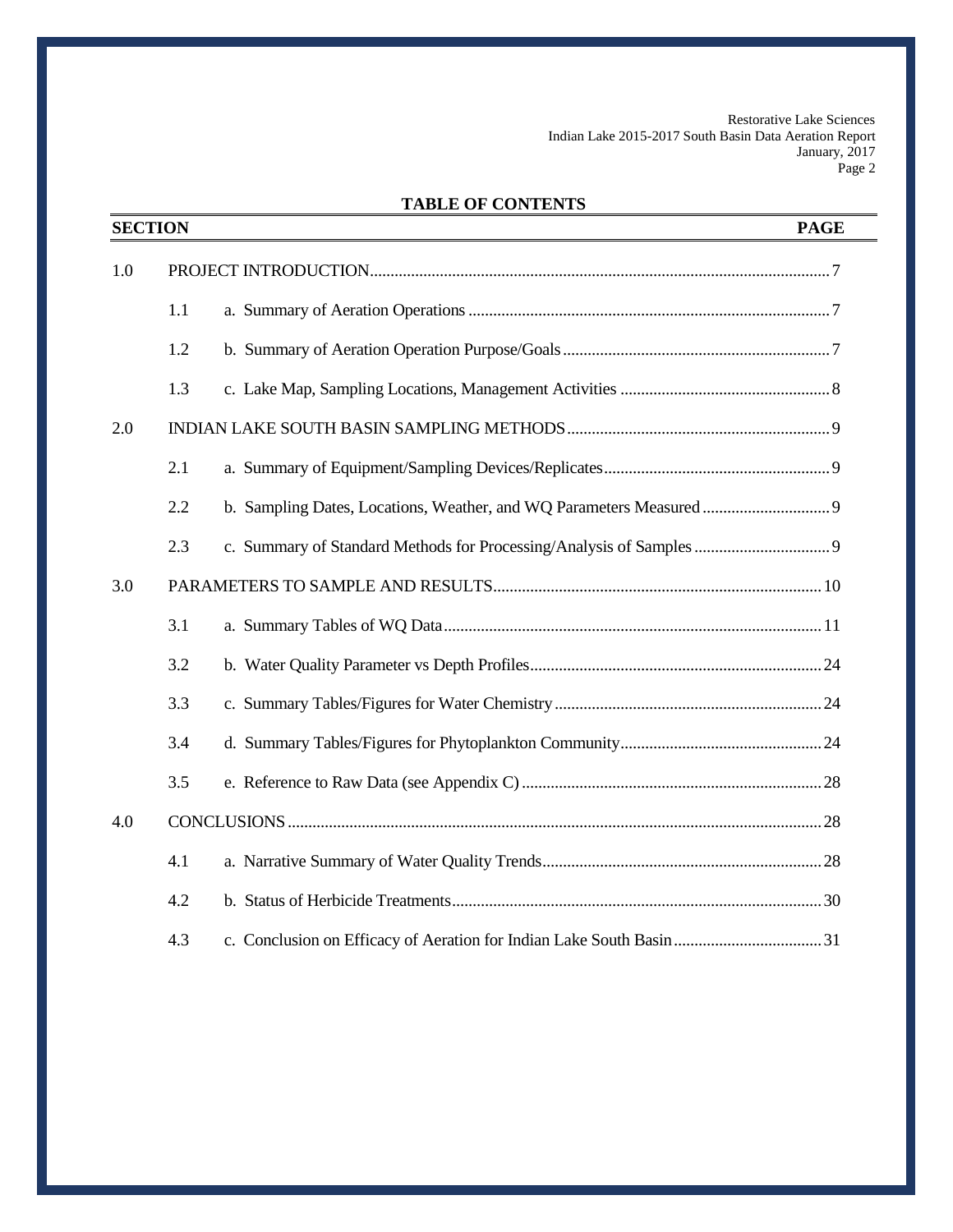# **FIGURES**

| <b>NAME</b> | <b>PAGE</b> |
|-------------|-------------|
|             |             |
|             |             |
|             |             |
|             |             |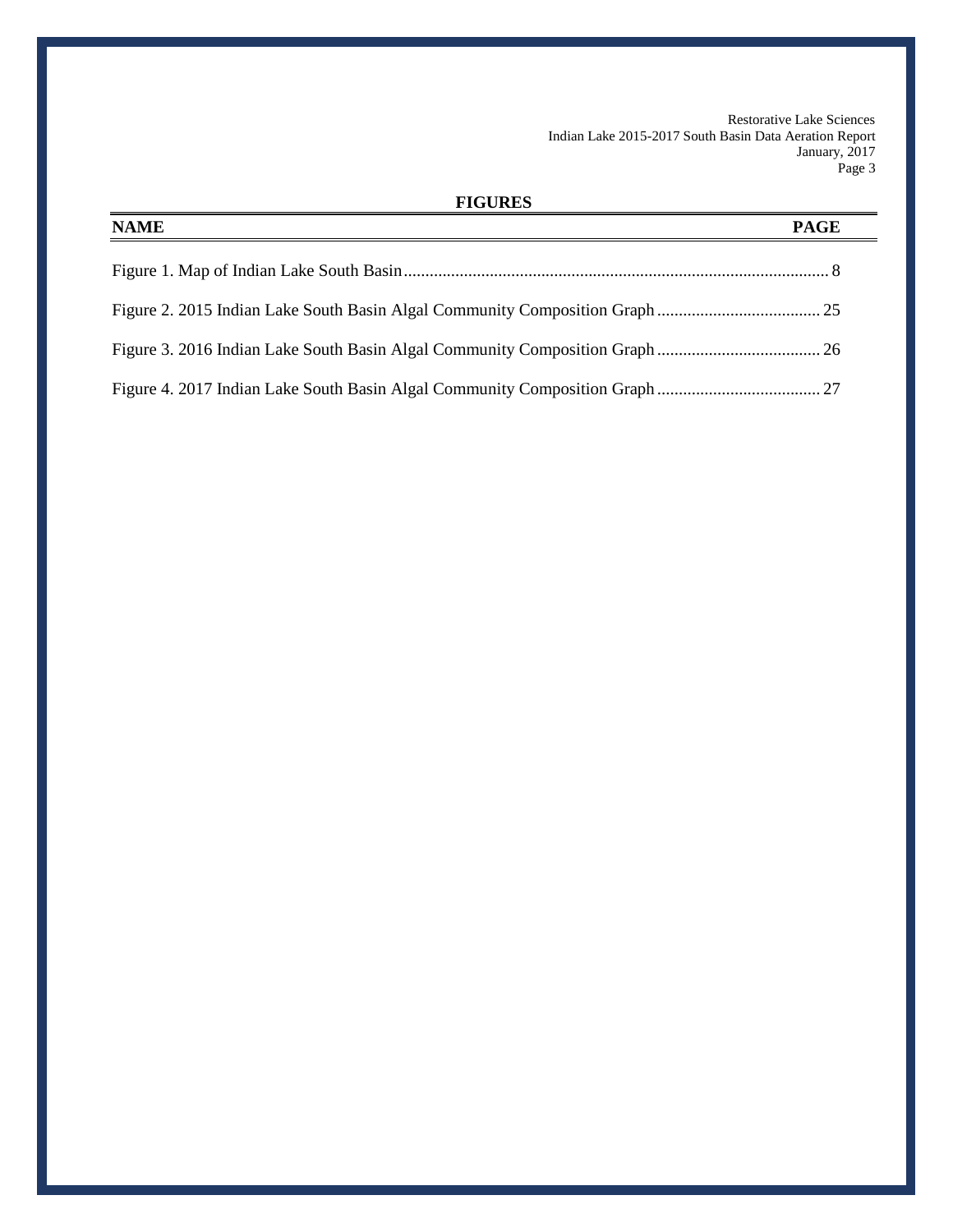# **TABLES**

| <b>NAME</b><br><b>PAGE</b>                                                          |
|-------------------------------------------------------------------------------------|
|                                                                                     |
|                                                                                     |
|                                                                                     |
|                                                                                     |
|                                                                                     |
|                                                                                     |
|                                                                                     |
|                                                                                     |
|                                                                                     |
|                                                                                     |
|                                                                                     |
| Table 12. Post-Aeration Chemical WQ Data Table (South Basin, October 1, 2015)21     |
|                                                                                     |
|                                                                                     |
| Table 15. Post-Aeration Chemical WQ Data Table (South Basin, October 3, 2016)22     |
|                                                                                     |
|                                                                                     |
| Table 18. Post-Aeration Chemical WQ Data Table (South Basin, September 13, 2017) 24 |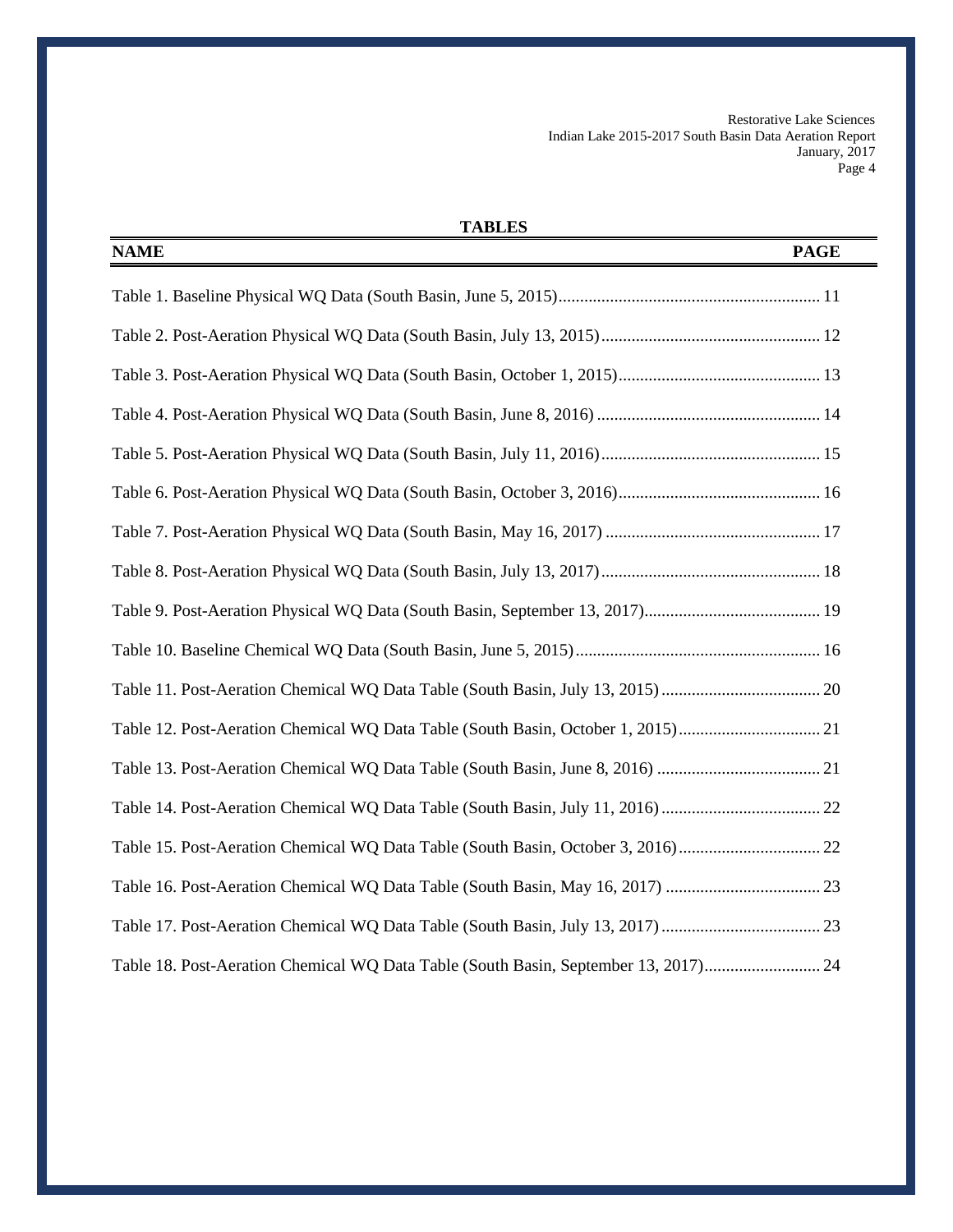Table 19. Chemical Water Quality Analytical Method Summary Table.................................................... 28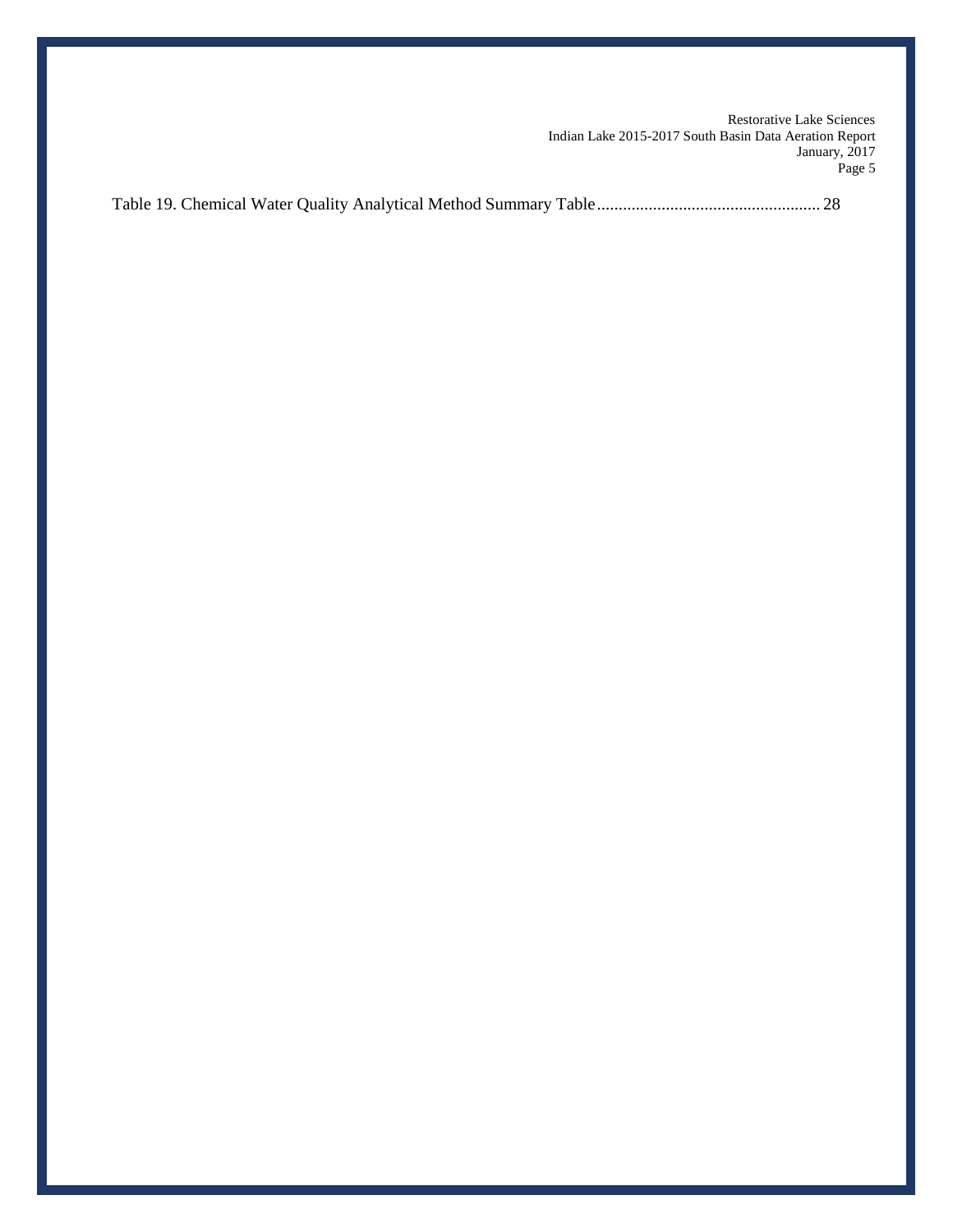### **APPENDICES**

# **NAME PAGE**

APPENDIX A. Indian Lake South Basin Raw Data, Field Forms, Lab Reports (Submitted in 2015) ...... 32

APPENDIX B. Indian Lake South Basin Raw Data, Field Forms, Lab Reports (Submitted in 2016)....... 33

APPENDIX C. Indian Lake South Basin Raw Data, Field Forms, Lab Reports (Submitted in 2017)....... 34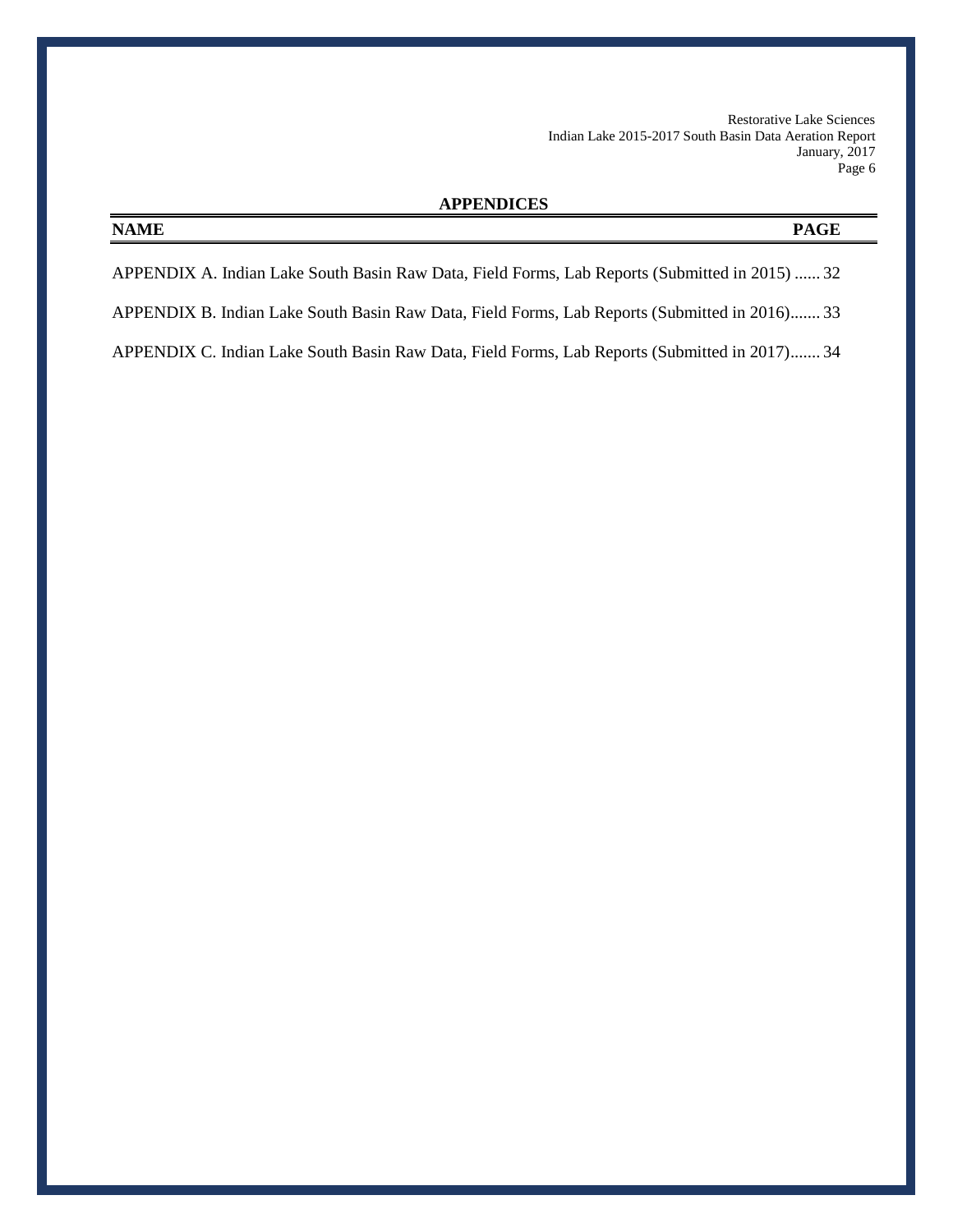# **Indian Lake South Basin Laminar Flow 2015 Pre-Aeration And 2015-2017 Post-Aeration Data Cass County, Michigan**

## **1.0 PROJECT INTRODUCTION**

Indian Lake is located in Sections 30 and 31 of Silver Creek Township (T.5S, R.16W) in Cass County, Michigan. The lake surface area is approximately 499 acres (Michigan Department of Natural Resources, 2001) and may be classified as a eutrophic aquatic ecosystem with a central deep basin and a moderate-sized littoral zone. Indian Lake has a maximum depth of 30.0 feet (confirmed by RLS in 2014 through depth contour mapping). The lake bottom consists primarily of sandy substrate, along with marl and organic matter deposits. Indian Lake has a lake perimeter of approximately 4.65 miles. The South Basin itself is approximately 88 acres with a deep basin of 16.0 feet.

Indian Lake is a well-recreated lake and is utilized by many for fishing, swimming, boating, and waterfront living. In recent years, the lake has become dominated by aggressive hybrid watermilfoil growth and nuisance cyanobacteria algal blooms. Previous aquatic plant herbicide and algae treatments have proven ineffective and the local residents have desired a more holistic approach to addressing both the algae and aquatic plant issues as well as the dissolved oxygen depletion issues associated with lake stratification later in the summer season on the lake.

#### **1.1 a. Summary of Indian Lake South Basin Aeration Operations:**

Laminar Flow Aeration (LFA) was originally installed throughout the Indian Lake South Basin in 2010 by Lake Savers, LLC. The LFA system consists of 14 ceramic diffusers powered by onshore compressors. The aeration system was activated on April 1, 2015 and on April 1, 2016 and deactivated for the season on November 30, 2015 and on November 30, 2016. No bioaugmentation was applied to the South Basin in 2015 or 2016. In 2017, Lake Savers, LLC applied a bacteria blast to both the North and South Basins of Indian Lake via a Rule 97 permit as required.

#### **1.2 b. Summary of Aeration Operation Purpose/Goals:**

The Indian Lake South Basin is a small portion of Indian Lake but it is utilized by the residents for fishing, swimming, motor boat activity, and waterfront living. The Indian Lake Improvement Association had considered the possibility of dredging as this occurred many years ago but deemed it too expensive and thus desired to utilize aeration and bioaugmentation to reduce organic muck and aquatic vegetation in the South Basin. The residents desired a lake restoration strategy that would make the basin healthier and accomplish the following objectives: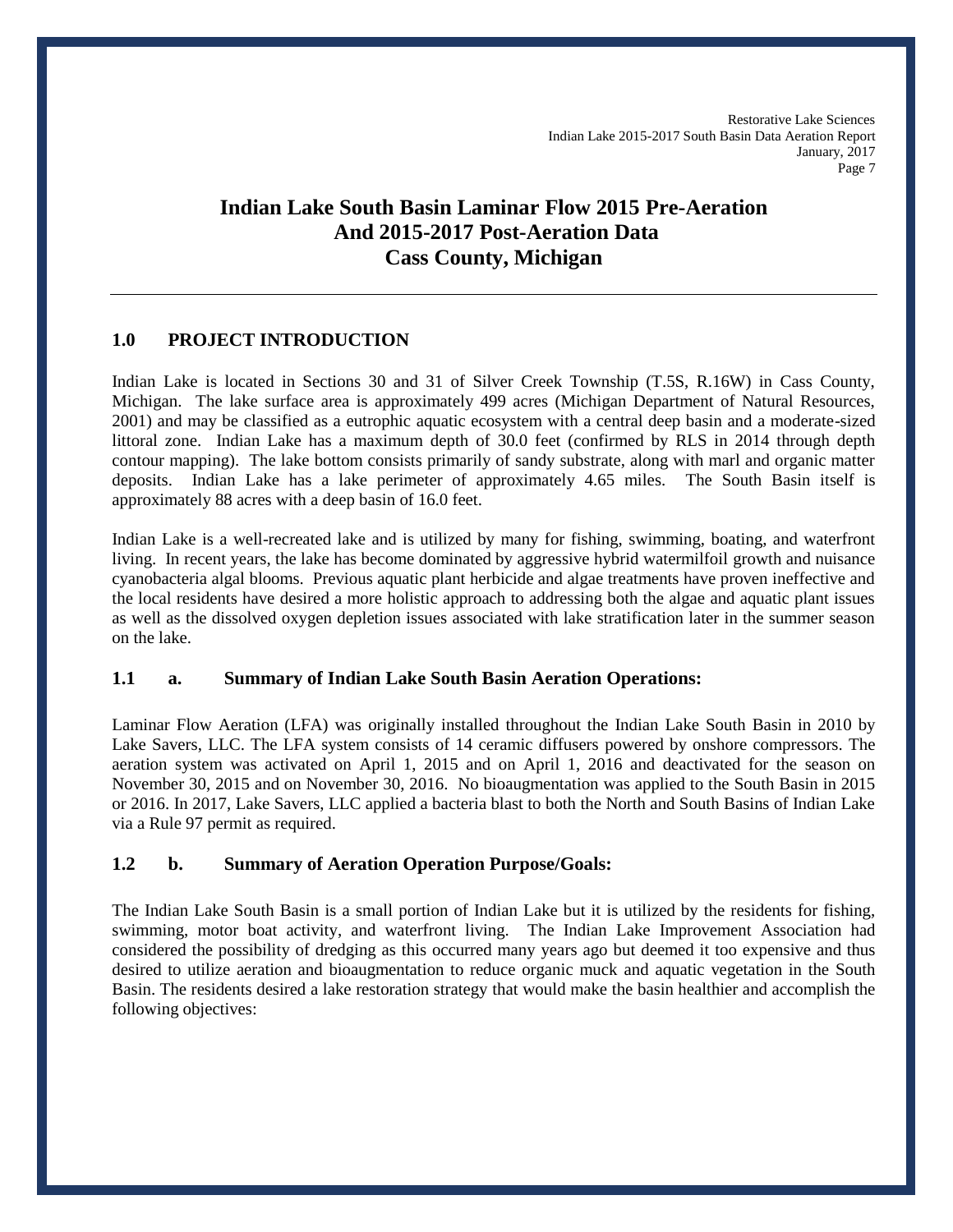The primary objectives of the implemented LFA system for Indian Lake South Basin include:

- 1) Reduction of nuisance submersed aquatic vegetation
- 2) Maintenance of the lake's excellent water quality during this process
- 3) Reduction of nuisance algae in the South Basin

## **1.3 c. Lake Map, Sampling Locations, Management Activities:**

Figure 1. below shows the two deep basins in Indian Lake South Basin that have been sampled in June, 2015 (baseline) and in July and October of 2015 (post-aeration) and again on June 8, 2016, July 11, 2016 and October 3, 2016 (all post-aeration) as well as on May 16, 2017, July 13, 2017, and September 13, 2017 for multiple biotic and abiotic parameters to evaluate the efficacy of the LFA system and determine if the LFA system is having any impacts on the Indian Lake South Basin aquatic ecosystem. There was an aquatic herbicide treatment conducted in the canal of the South Basin in 2015 and 2016 as well as 2017 as thick milfoil was found and necessitated treatment for navigational reasons.



Figure 1. The Indian Lake South Basin, Cass County, MI.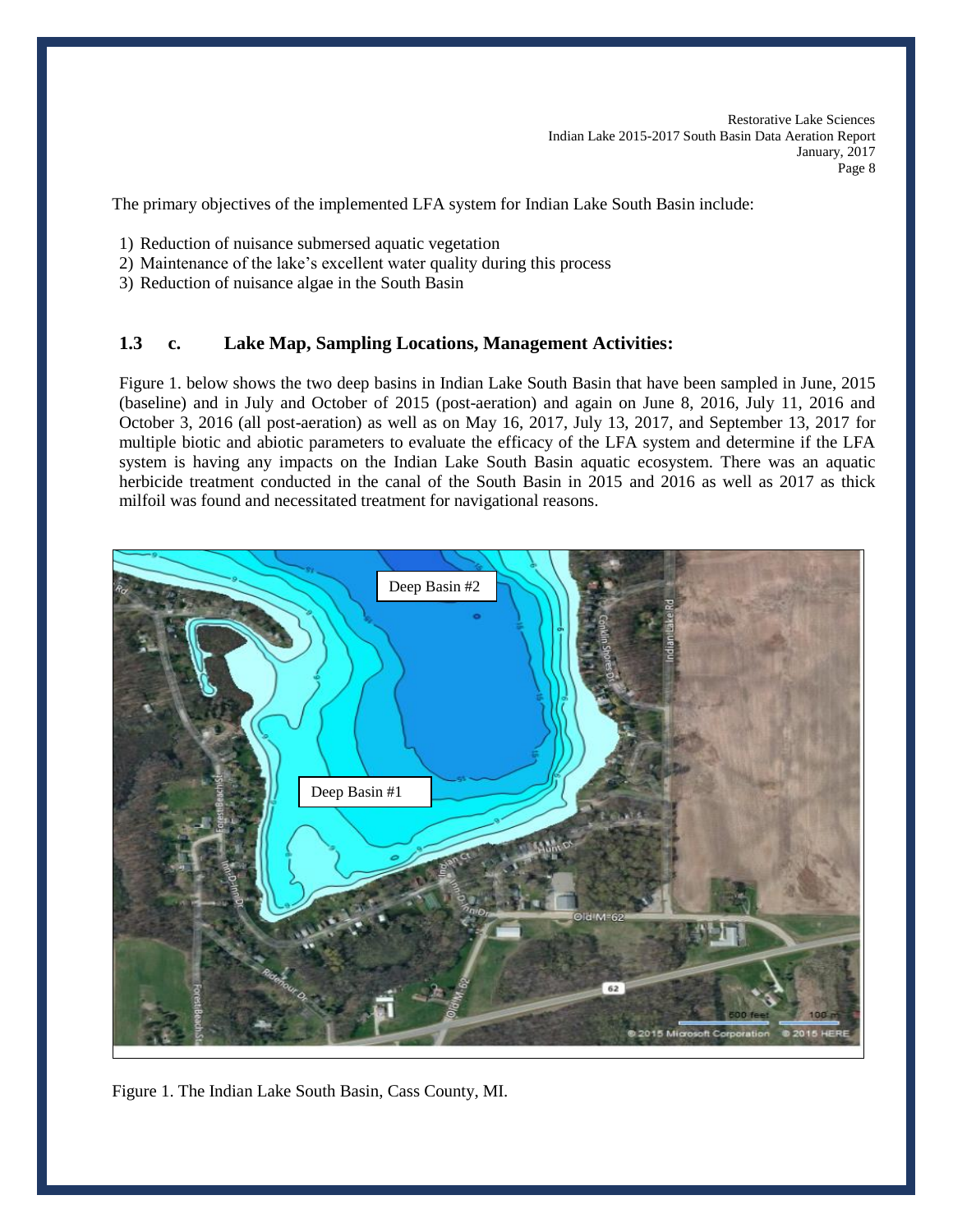## **2.0 INDIAN LAKE SOUTH BASIN SAMPLING METHODS**

### **2.1 a. Summary of Equipment/Sampling Devices/Replicates:**

Pursuant to MDEQ Permit No. 15-14-0016-P, chemical water samples were collected at the specified depths (top, middle, and bottom of the two sampling sites) using a 4-liter VanDorn horizontal water sampler with weighted messenger (Wildco® brand). As required by the permit, three samples per parameter were collected per sampling location.

Water quality physical parameters (such as water temperature, dissolved oxygen, conductivity, and pH) were measured with a calibrated multi-probe meter at top, middle, and bottom depths of the two deep basins. As required by the permit, one set of measurements as a profile per deep basin sampling location was collected for each sampling date. Additionally, temperature, pH, conductivity, and dissolved oxygen were measured at 2 foot intervals as required by MDEQ Permit No. 15-14-0016-P.

### **2.2 b. Sampling Dates, Locations, Weather, & WQ Parameters Measured:**

Since the new permit for the South Basin LFA system was initiated in May of 2015, a June 5, 2015 preaeration baseline data set was collected at the two deep basin sites in the South Basin. Additionally, postaeration sample sets were collected as described above on July 13, 2015 and October 1, 2015 and again on June 8, 2016, July 11, 2016 and October 3, 2016 (all post-aeration) as well as on May 16, 2017, July 13, 2017, and September 13, 2017. All water quality samples were collected from the Indian Lake South Basin locations according to Figure 1 above.

Weather conditions were recorded on the data sheets in Appendix A (2015 raw data and laboratory reports) and Appendix B (2016 raw data and laboratory reports). On June, 2015 it was mostly cloudy and 69°F with winds out of the west and 10 mph. On July 13, 2015 it was partly sunny and 70°F with winds out of the south at 5-10 mph. On October 1, 2015 it was sunny and 50 °F with winds out of the northeast at 5-15 mph. On June 8, 2016 it was sunny, 70°F, with NW winds at 10-15 mph. On July 11, 2016 it was overcast at 77°F with S winds at 5-10 mph. On October 3, 2016, it was foggy and 65°F with calm winds. On May 16, 2017 it was sunny and 80°F with winds out of the southwest and 10-15 mph. On July 13, 2017 it was mostly cloudy and 78°F with winds out of the west at 10 mph. On September 13, 2017 it was 70°F with winds out of the southeast at 5 mph.

#### **2.3 c. Summary of Standard Methods for Processing/Analysis of Samples:**

Water quality chemical parameters such as total phosphorus, ortho-phosphorus, total suspended solids, and chlorophyll-a were analyzed at Trace Analytical Laboratories in Muskegon, Michigan. According to the laboratory reports generated by Trace labs, the method used for total phosphorus and ortho-phosphorus analysis was SM 4500-P E-11. The analytical method used to determine total suspended solids was SM 2540 D-11. The analytical method used to measure chlorophyll-a was SM 10200H. A QA/QC statement of qualifications for Trace Analytical Laboratories in Muskegon, Michigan was previously submitted. The 2015- 2016 data was also previously submitted but the 2017 data is attached to this report as Appendix C.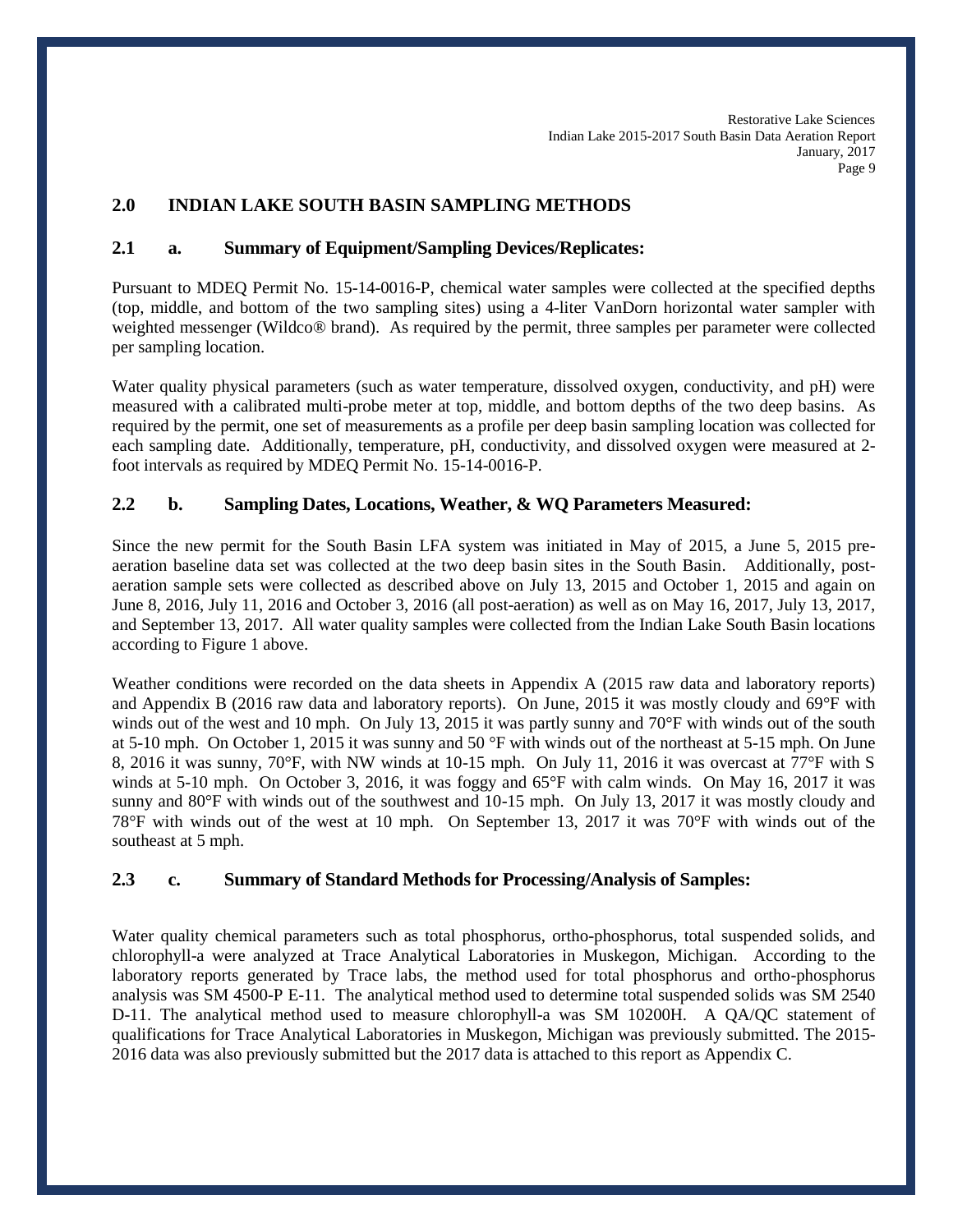Prior to analysis of the samples as described above, water samples were placed in clean, unpreserved polyethylene bottles for ortho-phosphorus and total suspended solids and placed in H2SO4-preserved, clean, polyethylene bottles for total phosphorus analysis. Chlorophyll-*a* samples were placed in glass brown amber 1-liter bottles with glutaraldehyde as a preservative and analyzed within 1 week after collection.

All water samples were maintained on ice in a large cooler prior to being placed into the laboratory fridge.

Samples used for microscopic analysis of algal community composition were preserved with glutaraldehyde and counted with a Sedgewick Rafter® Counting Cell under high power objective on a bright-field Accuscope® compound microscope. Multiple 1 micro-liter  $(\mu L)$  aliquots were used to determine the relative abundance of algal genera in the samples.

#### **3.0 INDIAN LAKE SOUTH BASIN PARAMETERS TO SAMPLE AND RESULTS**

All physical water quality data is shown in Section 3.1a below. Chemical water quality data is shown in Section 3.3c below.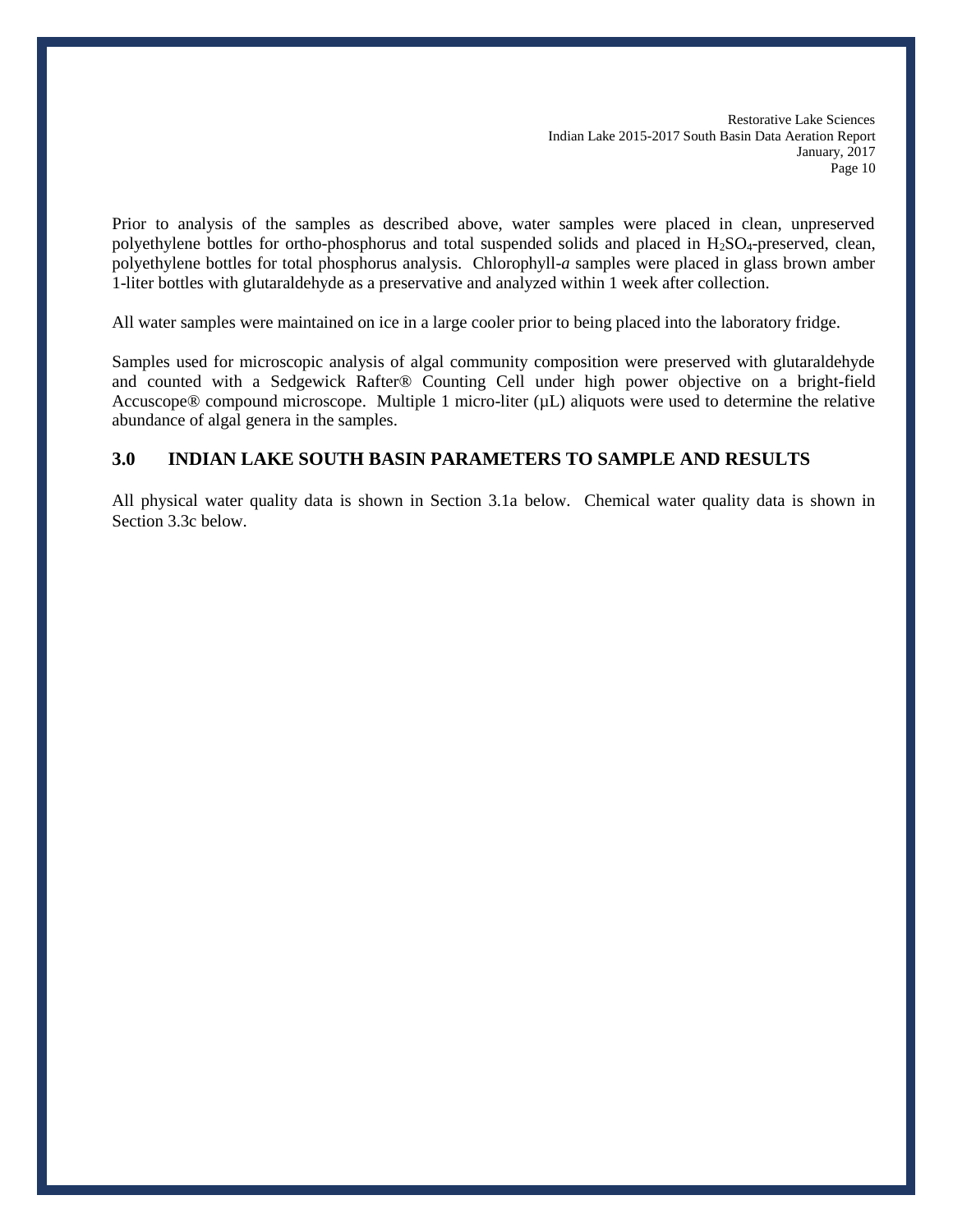# **3.1 a. Summary Tables of Water Quality Data:**

| <b>Sampling</b> | Depth            | Water       | DO       | pH   | Cond.                    | Secchi Depth      |
|-----------------|------------------|-------------|----------|------|--------------------------|-------------------|
| <b>Site</b>     | ft.              | <b>Temp</b> | $mg L-1$ | S.U. | $\mu$ S cm <sup>-1</sup> | (f <sub>t</sub> ) |
|                 |                  | ${}^oC$     |          |      |                          |                   |
| Deep Basin 1    | $\boldsymbol{0}$ | 22.6        | 10.6     | 8.6  | 303                      |                   |
| Deep Basin 1    | $\overline{2}$   | 22.6        | 10.6     | 8.6  | 305                      | 7.8               |
| Deep Basin 1    | $\overline{4}$   | 22.6        | 10.7     | 8.6  | 306                      | $- -$             |
| Deep Basin 1    | 6                | 22.5        | 10.8     | 8.6  | 306                      |                   |
| Deep Basin 1    | 8                | 22.4        | 10.8     | 8.5  | 307                      |                   |
| Deep Basin 2    | $\boldsymbol{0}$ | 22.6        | 9.7      | 8.7  | 312                      |                   |
| Deep Basin 2    | $\overline{2}$   | 22.6        | 9.8      | 8.6  | 312                      | 9.0               |
| Deep Basin 2    | $\overline{4}$   | 22.6        | 9.9      | 8.6  | 313                      | --                |
| Deep Basin 2    | 6                | 22.5        | 10.6     | 8.6  | 313                      |                   |
| Deep Basin 2    | 8                | 22.4        | 10.7     | 8.6  | 313                      |                   |
| Deep Basin 2    | 10               | 22.4        | 10.6     | 8.5  | 312                      |                   |
| Deep Basin 2    | 12               | 22.4        | 10.6     | 8.6  | 312                      |                   |
| Deep Basin 2    | 14               | 22.4        | 10.5     | 8.6  | 312                      |                   |
| Deep Basin 2    | 16               | 22.2        | 10.5     | 8.6  | 312                      |                   |

Table 1. Indian Lake South Basin baseline (pre-aeration) physical water quality parameter data collected from the deep basin sites on June 5, 2015.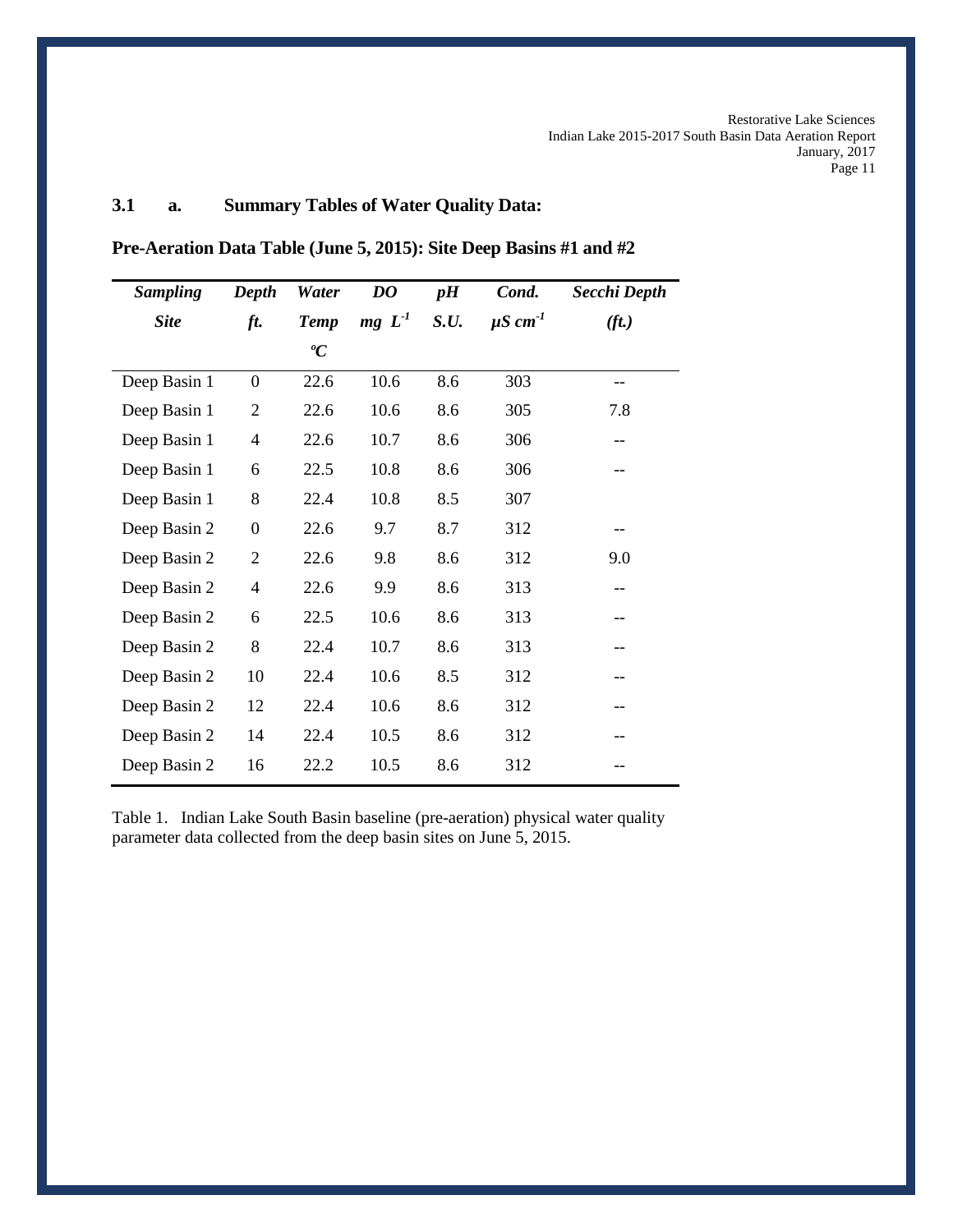| <b>Sampling</b> | Depth          | Water       | DO                | pH   | Cond.                    | Secchi Depth      |
|-----------------|----------------|-------------|-------------------|------|--------------------------|-------------------|
| <b>Site</b>     | ft.            | <b>Temp</b> | mg L <sup>1</sup> | S.U. | $\mu$ S cm <sup>-1</sup> | (f <sub>t</sub> ) |
|                 |                | ${}^oC$     |                   |      |                          |                   |
| Deep Basin 1    | $\overline{0}$ | 23.6        | 7.9               | 8.4  | 306                      | --                |
| Deep Basin 1    | $\overline{2}$ | 23.7        | 7.9               | 8.4  | 306                      | 8.0               |
| Deep Basin 1    | $\overline{4}$ | 23.7        | 7.9               | 8.4  | 306                      |                   |
| Deep Basin 1    | 6              | 23.5        | 8.0               | 8.4  | 306                      | --                |
| Deep Basin 1    | 8              | 23.1        | 8.1               | 7.8  | 305                      |                   |
| Deep Basin 2    | $\overline{0}$ | 23.5        | 8.0               | 8.4  | 304                      | --                |
| Deep Basin 2    | $\overline{2}$ | 23.6        | 8.3               | 8.4  | 301                      | 14.0              |
| Deep Basin 2    | 4              | 23.5        | 8.0               | 8.4  | 297                      | --                |
| Deep Basin 2    | 6              | 23.4        | 8.1               | 8.3  | 299                      |                   |
| Deep Basin 2    | 8              | 23.5        | 8.2               | 8.4  | 305                      |                   |
| Deep Basin 2    | 10             | 23.4        | 8.1               | 8.4  | 305                      | --                |
| Deep Basin 2    | 12             | 23.4        | 8.0               | 8.3  | 295                      | --                |
| Deep Basin 2    | 14             | 23.5        | 8.0               | 8.3  | 301                      |                   |
| Deep Basin 2    | 16             | 23.1        | 7.6               | 7.9  | 309                      |                   |

**Post-Aeration Data Table (July 13, 2015): Site Deep Basins #1 and #2**

Table 2. Indian Lake South Basin post-aeration physical water quality parameter data collected from the deep basin sites on July 13, 2015.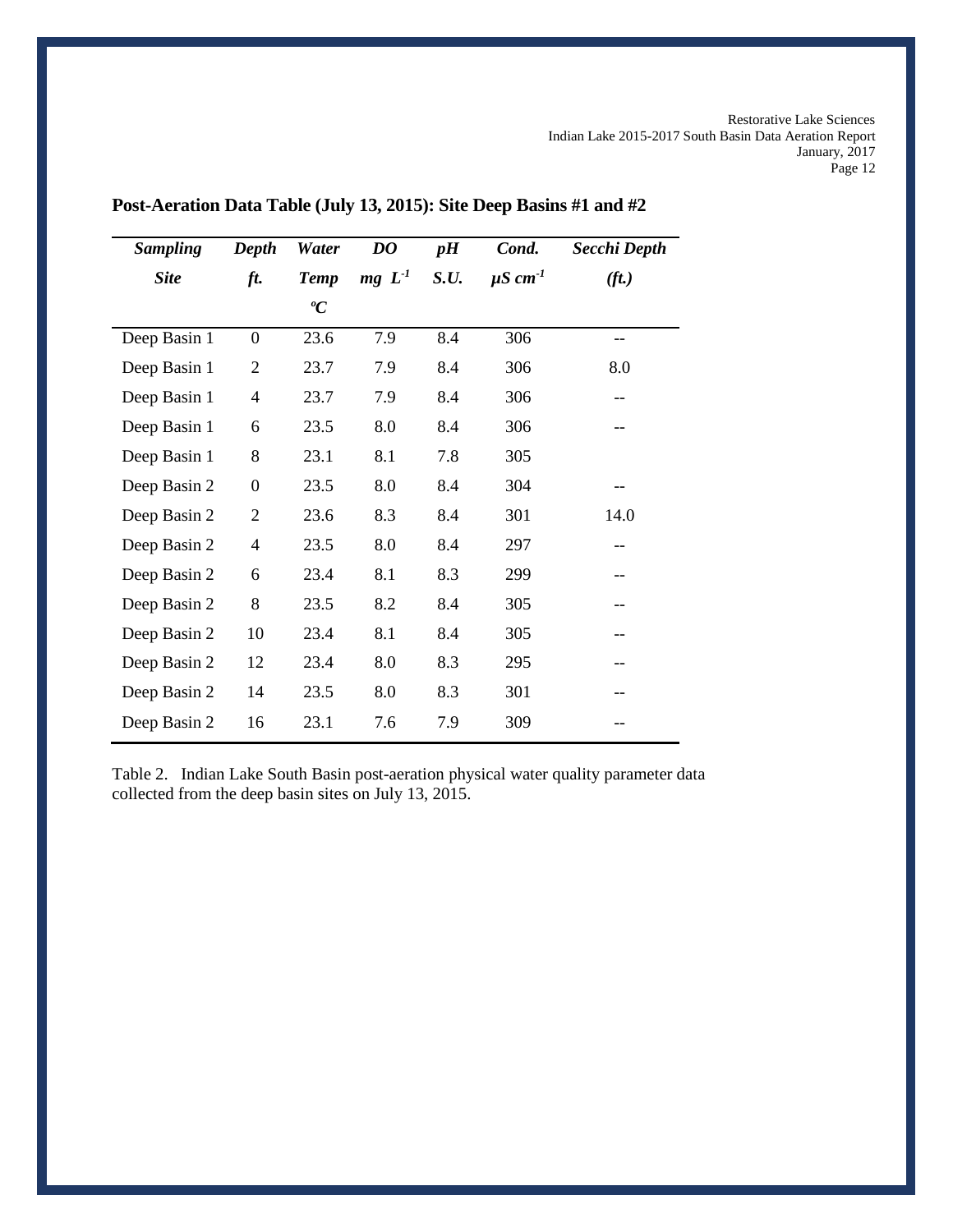| <b>Sampling</b> | Depth          | Water       | DO                | pH   | Cond.                    | Secchi Depth      |
|-----------------|----------------|-------------|-------------------|------|--------------------------|-------------------|
| <b>Site</b>     | ft.            | <b>Temp</b> | mg L <sup>1</sup> | S.U. | $\mu$ S cm <sup>-1</sup> | (f <sub>t</sub> ) |
|                 |                | ${}^oC$     |                   |      |                          |                   |
| Deep Basin 1    | $\overline{0}$ | 18.9        | 8.6               | 8.4  | 229                      | --                |
| Deep Basin 1    | $\overline{2}$ | 17.6        | 8.5               | 8.4  | 228                      | $8.0+$            |
| Deep Basin 1    | 4              | 16.8        | 8.5               | 8.3  | 228                      |                   |
| Deep Basin 1    | 6              | 16.2        | 8.1               | 8.3  | 229                      |                   |
| Deep Basin 1    | 8              | 15.5        | 7.0               | 8.4  | 221                      |                   |
| Deep Basin 2    | $\overline{0}$ | 19.4        | 8.6               | 8.4  | 231                      | --                |
| Deep Basin 2    | $\overline{2}$ | 19.1        | 8.6               | 8.4  | 220                      | $16.0+$           |
| Deep Basin 2    | $\overline{4}$ | 18.6        | 8.5               | 8.5  | 222                      |                   |
| Deep Basin 2    | 6              | 17.5        | 8.5               | 8.4  | 226                      |                   |
| Deep Basin 2    | 8              | 17.0        | 8.4               | 8.3  | 231                      |                   |
| Deep Basin 2    | 10             | 16.6        | 8.2               | 8.4  | 229                      |                   |
| Deep Basin 2    | 12             | 16.4        | 8.0               | 8.4  | 229                      | --                |
| Deep Basin 2    | 14             | 16.4        | 8.0               | 8.3  | 224                      |                   |
| Deep Basin 2    | 16             | 16.0        | 7.1               | 8.3  | 227                      |                   |

# **Post-Aeration Data Table (October 1, 2015): Site Deep Basins #1 and #2**

Table 3. Indian Lake South Basin post-aeration physical water quality parameter data collected from the deep basin sites on October 1, 2015.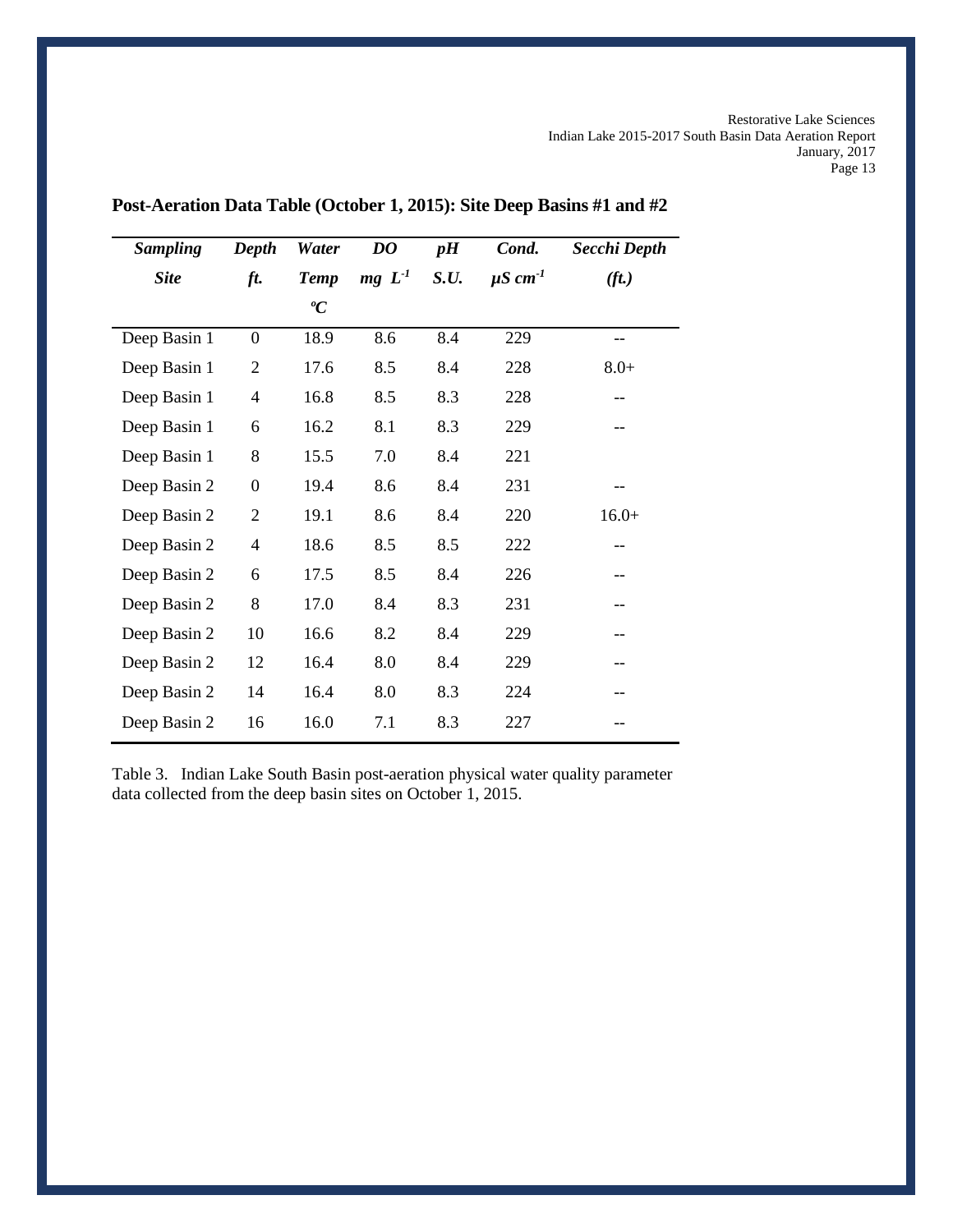| <b>Sampling</b> | Depth          | Water       | DO                | pH   | Cond.                    | Secchi Depth      |
|-----------------|----------------|-------------|-------------------|------|--------------------------|-------------------|
| <b>Site</b>     | ft.            | <b>Temp</b> | mg L <sup>1</sup> | S.U. | $\mu$ S cm <sup>-1</sup> | (f <sub>t</sub> ) |
|                 |                | ${}^oC$     |                   |      |                          |                   |
| Deep Basin 1    | $\overline{0}$ | 21.5        | 8.4               | 8.4  | 274                      | --                |
| Deep Basin 1    | 2              | 21.4        | 8.5               | 8.4  | 272                      | 10.0              |
| Deep Basin 1    | $\overline{4}$ | 21.4        | 8.4               | 8.4  | 272                      | --                |
| Deep Basin 1    | 6              | 21.2        | 8.4               | 8.4  | 272                      |                   |
| Deep Basin 1    | 8              | 21.2        | 8.4               | 8.4  | 278                      |                   |
| Deep Basin 1    | 9.5            | 21.0        | 8.3               | 8.4  | 270                      |                   |
| Deep Basin 2    | $\overline{0}$ | 21.9        | 8.5               | 8.4  | 264                      | 10.5              |
| Deep Basin 2    | $\overline{2}$ | 21.7        | 8.5               | 8.4  | 271                      | --                |
| Deep Basin 2    | $\overline{4}$ | 21.5        | 8.5               | 8.4  | 266                      | --                |
| Deep Basin 2    | 6              | 21.4        | 8.4               | 8.4  | 271                      | --                |
| Deep Basin 2    | 8              | 21.2        | 8.5               | 8.4  | 270                      | --                |
| Deep Basin 2    | 10             | 21.3        | 8.4               | 8.4  | 271                      |                   |
| Deep Basin 2    | 12             | 21.1        | 8.2               | 8.4  | 272                      |                   |
| Deep Basin 2    | 14             | 21.2        | 8.1               | 8.4  | 270                      |                   |
| Deep Basin 2    | 16             | 20.8        | 8.0               | 8.3  | 271                      |                   |

**Post-Aeration Data Table (June 8, 2016): Site Deep Basins #1 and #2**

Table 4. Indian Lake South Basin post-aeration physical water quality parameter data collected from the deep basin sites on June 8, 2016.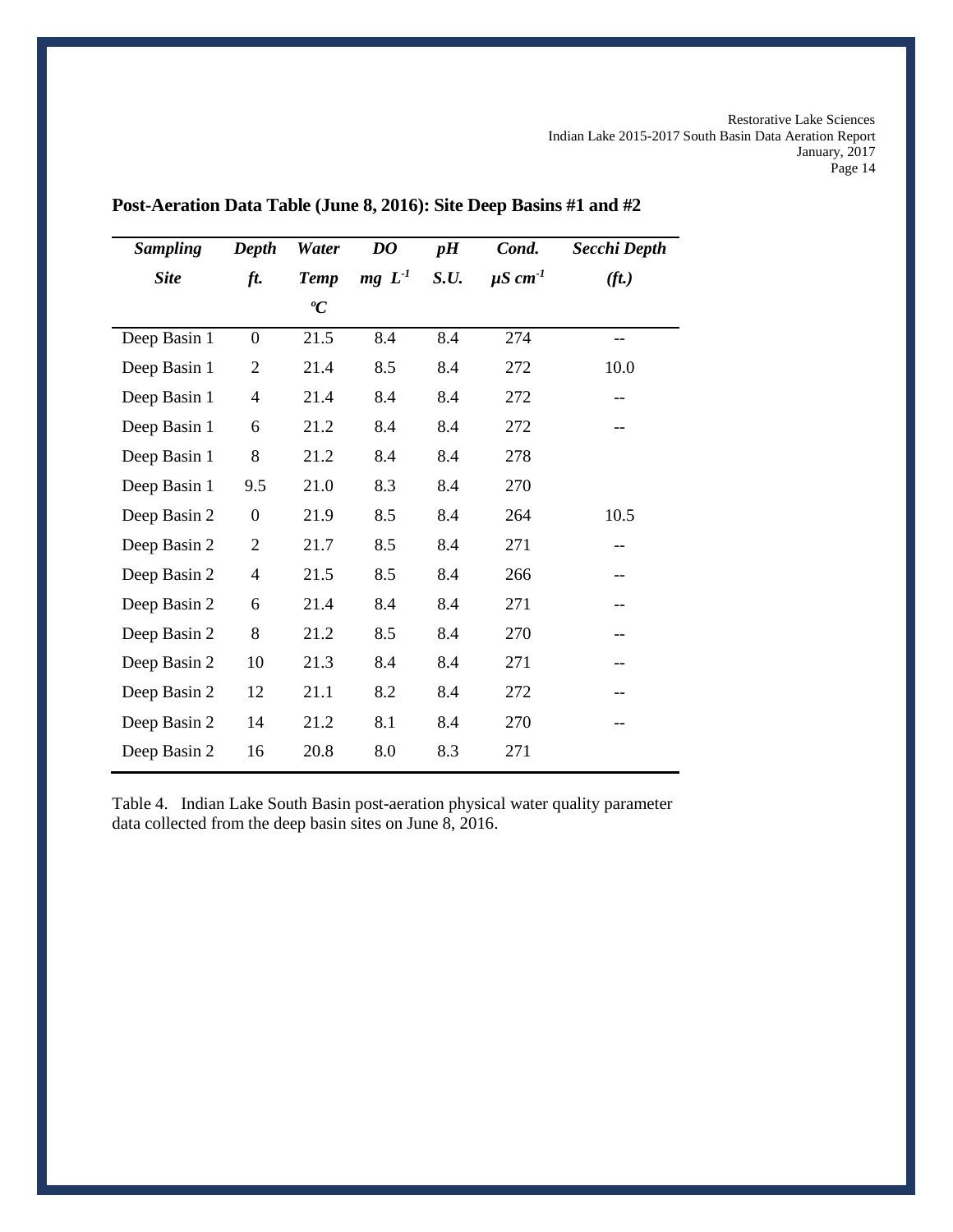| <b>Sampling</b> | Depth            | Water       | DO                | pH   | Cond.                    | Secchi Depth      |
|-----------------|------------------|-------------|-------------------|------|--------------------------|-------------------|
| <b>Site</b>     | ft.              | <b>Temp</b> | mg L <sup>1</sup> | S.U. | $\mu$ S cm <sup>-1</sup> | (f <sub>t</sub> ) |
|                 |                  | ${}^oC$     |                   |      |                          |                   |
| Deep Basin 1    | $\boldsymbol{0}$ | 27.6        | 8.1               | 8.0  | 272                      | --                |
| Deep Basin 1    | 2                | 26.4        | 8.5               | 8.1  | 270                      | 7.6               |
| Deep Basin 1    | 4                | 26.1        | 8.6               | 8.0  | 268                      | --                |
| Deep Basin 1    | 6                | 25.9        | 8.7               | 8.0  | 269                      |                   |
| Deep Basin 1    | 8                | 25.5        | 8.8               | 8.0  | 271                      |                   |
| Deep Basin 1    | 10.0             | 25.4        | 8.8               | 8.0  | 267                      |                   |
| Deep Basin 2    | $\overline{0}$   | 26.3        | 8.1               | 8.1  | 238                      | 7.6               |
| Deep Basin 2    | $\overline{2}$   | 26.3        | 8.1               | 8.0  | 272                      | --                |
| Deep Basin 2    | $\overline{4}$   | 26.3        | 8.1               | 8.0  | 278                      | --                |
| Deep Basin 2    | 6                | 26.1        | 8.2               | 8.0  | 282                      | --                |
| Deep Basin 2    | 8                | 26.0        | 8.2               | 8.1  | 282                      | --                |
| Deep Basin 2    | 10               | 25.5        | 8.4               | 8.0  | 278                      |                   |
| Deep Basin 2    | 12               | 25.2        | 8.4               | 8.0  | 282                      |                   |
| Deep Basin 2    | 14               | 25.1        | 8.5               | 8.0  | 283                      |                   |
| Deep Basin 2    | 16               | 25.1        | 8.5               | 8.0  | 280                      |                   |

**Post-Aeration Data Table (July 11, 2016): Site Deep Basins #1 and #2**

Table 5. Indian Lake South Basin post-aeration physical water quality parameter data collected from the deep basin sites on July 11, 2016.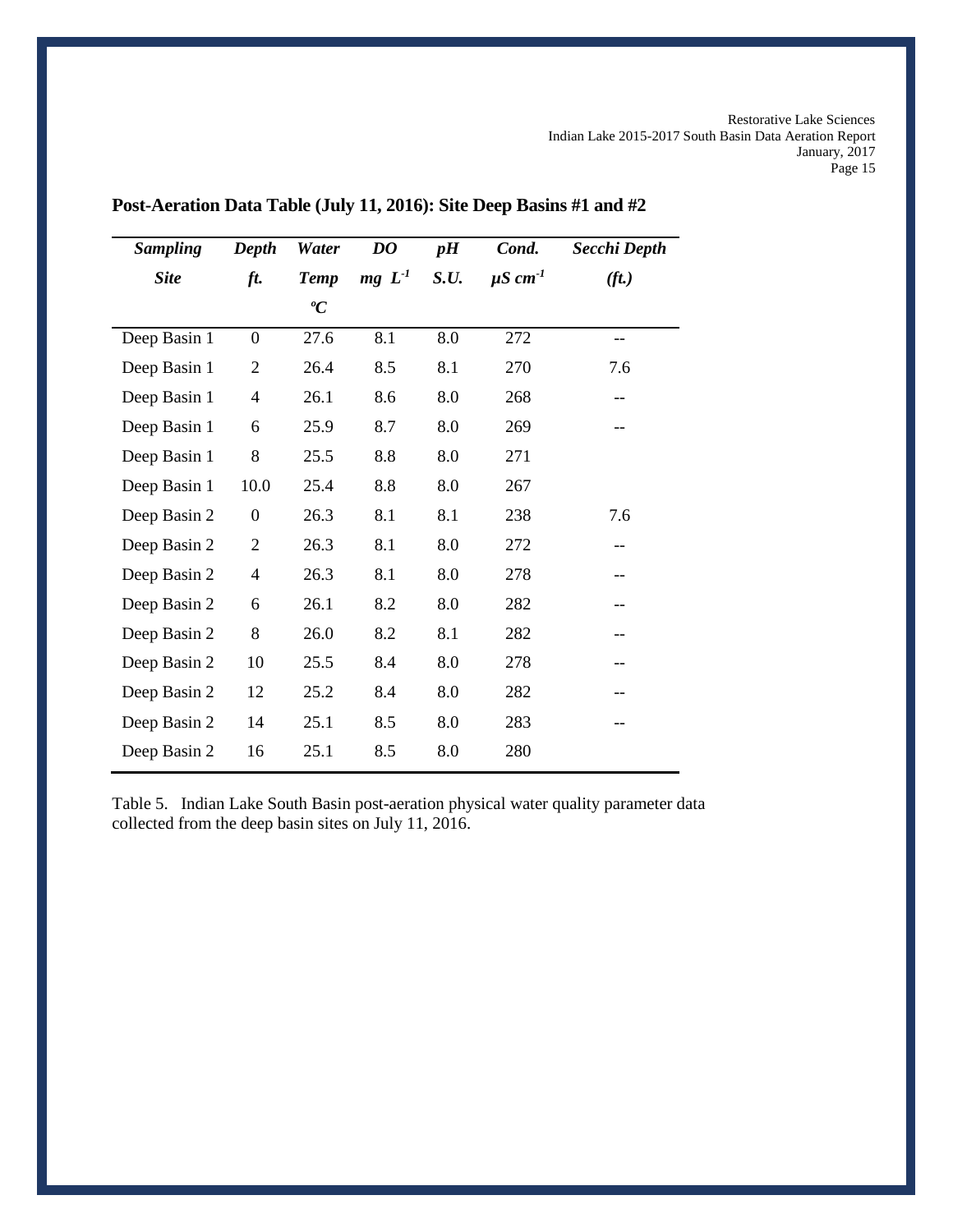| <b>Sampling</b> | <b>Depth</b>     | Water       | DO       | pH   | Cond.                    | Secchi Depth      |
|-----------------|------------------|-------------|----------|------|--------------------------|-------------------|
| <b>Site</b>     | ft.              | <b>Temp</b> | $mg L-1$ | S.U. | $\mu$ S cm <sup>-1</sup> | (f <sub>t</sub> ) |
|                 |                  | ${}^oC$     |          |      |                          |                   |
| Deep Basin 1    | $\boldsymbol{0}$ | 19.3        | 8.9      | 8.5  | 237                      | --                |
| Deep Basin 1    | $\overline{2}$   | 19.1        | 8.6      | 8.4  | 245                      | 7.7               |
| Deep Basin 1    | $\overline{4}$   | 19.1        | 8.4      | 8.2  | 253                      | --                |
| Deep Basin 1    | 6                | 18.4        | 8.4      | 8.4  | 239                      |                   |
| Deep Basin 1    | 8                | 18.8        | 8.6      | 8.4  | 243                      |                   |
| Deep Basin 1    | 9                | 18.8        | 8.6      | 8.4  | 243                      |                   |
| Deep Basin 2    | $\overline{0}$   | 18.8        | 8.6      | 8.5  | 241                      | 8.4               |
| Deep Basin 2    | $\overline{2}$   | 19.0        | 8.3      | 8.5  | 241                      | --                |
| Deep Basin 2    | $\overline{4}$   | 19.1        | 8.3      | 8.5  | 244                      | --                |
| Deep Basin 2    | 6                | 19.1        | 8.6      | 8.5  | 239                      | --                |
| Deep Basin 2    | 8                | 19.1        | 8.2      | 8.4  | 243                      |                   |
| Deep Basin 2    | 10               | 19.0        | 9.0      | 8.4  | 241                      |                   |
| Deep Basin 2    | 12               | 19.2        | 9.0      | 8.4  | 244                      |                   |
| Deep Basin 2    | 14               | 19.1        | 9.1      | 8.3  | 244                      |                   |
| Deep Basin 2    | 16               | 19.2        | 9.3      | 8.3  | 246                      |                   |

# **Post-Aeration Data Table (October 3, 2016): Site Deep Basins #1 and #2**

Table 6. Indian Lake South Basin post-aeration physical water quality parameter data collected from the deep basin sites on October 3, 2016.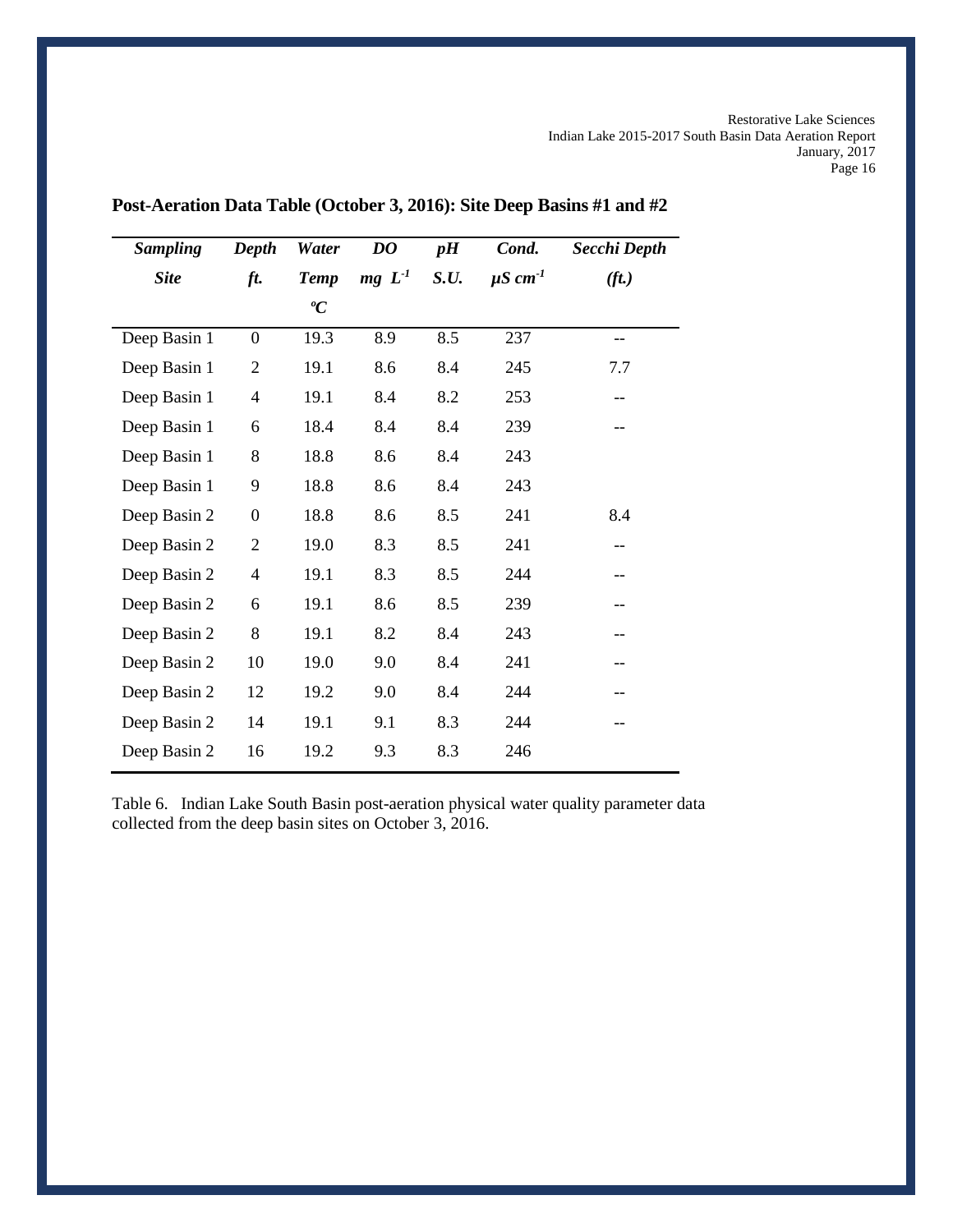| <b>Sampling</b> | Depth            | Water       | DO       | pH   | Cond.                    | Secchi Depth      |
|-----------------|------------------|-------------|----------|------|--------------------------|-------------------|
| <b>Site</b>     | ft.              | <b>Temp</b> | $mg L-1$ | S.U. | $\mu$ S cm <sup>-1</sup> | (f <sub>t</sub> ) |
|                 |                  | ${}^oC$     |          |      |                          |                   |
| Deep Basin 1    | $\overline{0}$   | 18.2        | 8.9      | 7.9  | 273                      | --                |
| Deep Basin 1    | $\overline{2}$   | 18.3        | 8.7      | 7.9  | 262                      | $10.0+$           |
| Deep Basin 1    | 4                | 18.1        | 9.1      | 7.9  | 267                      | --                |
| Deep Basin 1    | 6                | 17.4        | 9.1      | 8.0  | 271                      |                   |
| Deep Basin 1    | 8                | 17.5        | 8.8      | 8.0  | 263                      |                   |
| Deep Basin 1    | 10               | 17.4        | 9.0      | 7.9  | 259                      |                   |
| Deep Basin 2    | $\boldsymbol{0}$ | 18.9        | 8.7      | 7.9  | 263                      | 15.0              |
| Deep Basin 2    | $\overline{2}$   | 18.9        | 8.7      | 7.9  | 259                      | $-$               |
| Deep Basin 2    | $\overline{4}$   | 18.7        | 9.1      | 7.8  | 258                      | --                |
| Deep Basin 2    | 6                | 18.9        | 9.1      | 7.9  | 256                      | --                |
| Deep Basin 2    | 8                | 18.1        | 8.9      | 7.9  | 256                      | --                |
| Deep Basin 2    | 10               | 17.8        | 9.0      | 7.9  | 257                      | --                |
| Deep Basin 2    | 12               | 17.6        | 9.0      | 7.9  | 262                      |                   |
| Deep Basin 2    | 14               | 16.7        | 9.1      | 7.9  | 253                      |                   |
| Deep Basin 2    | 16               | 16.5        | 9.1      | 7.9  | 258                      |                   |

**Post-Aeration Data Table (May 16, 2017): Site Deep Basins #1 and #2**

Table 7. Indian Lake South Basin post-aeration physical water quality parameter data collected from the deep basin sites on May 16, 2017.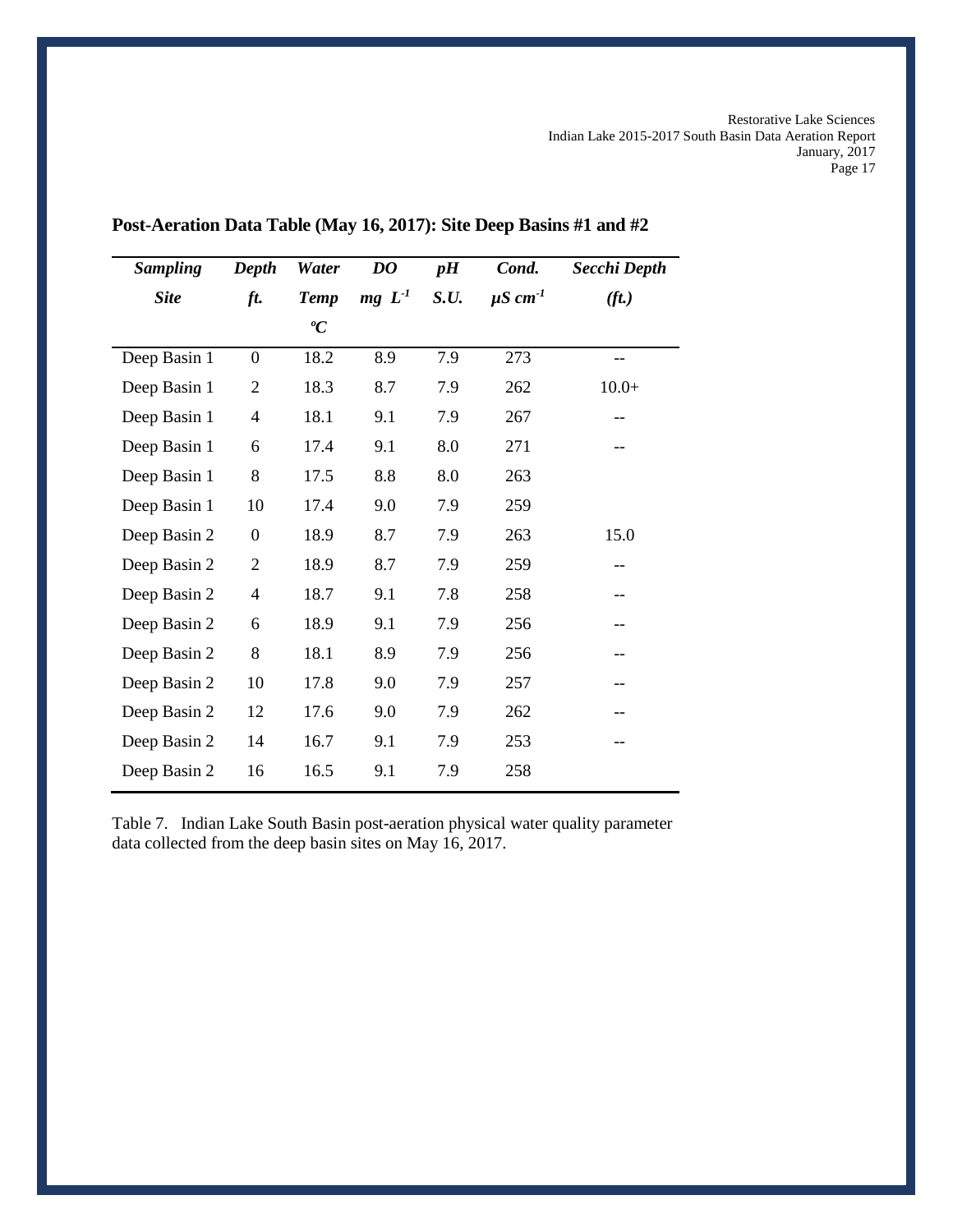| <b>Sampling</b> | Depth            | Water       | DO                | pH   | Cond.                    | Secchi Depth      |
|-----------------|------------------|-------------|-------------------|------|--------------------------|-------------------|
| <b>Site</b>     | ft.              | <b>Temp</b> | mg L <sup>1</sup> | S.U. | $\mu$ S cm <sup>-1</sup> | (f <sub>t</sub> ) |
|                 |                  | ${}^oC$     |                   |      |                          |                   |
| Deep Basin 1    | $\boldsymbol{0}$ | 25.7        | 7.8               | 8.5  | 292                      | $-$               |
| Deep Basin 1    | $\overline{2}$   | 25.7        | 7.8               | 8.5  | 291                      | 4.6               |
| Deep Basin 1    | 4                | 25.7        | 7.8               | 8.5  | 291                      |                   |
| Deep Basin 1    | 6                | 25.7        | 7.8               | 8.5  | 292                      |                   |
| Deep Basin 1    | 8                | 25.6        | 7.7               | 8.4  | 292                      |                   |
| Deep Basin 1    | 10.0             | 25.5        | 7.1               | 8.0  | 297                      |                   |
| Deep Basin 2    | $\boldsymbol{0}$ | 25.8        | 8.1               | 8.5  | 291                      | 5.2               |
| Deep Basin 2    | $\overline{2}$   | 25.8        | 8.2               | 8.5  | 291                      |                   |
| Deep Basin 2    | 4                | 25.7        | 8.2               | 8.5  | 291                      |                   |
| Deep Basin 2    | 6                | 25.7        | 8.0               | 8.5  | 291                      |                   |
| Deep Basin 2    | 8                | 25.7        | 8.0               | 8.5  | 291                      |                   |
| Deep Basin 2    | 10               | 25.6        | 7.9               | 8.5  | 291                      | --                |
| Deep Basin 2    | 12               | 25.6        | 7.8               | 8.4  | 291                      |                   |
| Deep Basin 2    | 14               | 25.5        | 7.6               | 8.4  | 291                      |                   |
| Deep Basin 2    | 16               | 25.1        | 5.6               | 8.0  | 300                      |                   |

**Post-Aeration Data Table (July 13, 2017): Site Deep Basins #1 and #2**

Table 8. Indian Lake South Basin post-aeration physical water quality parameter data collected from the deep basin sites on July 13, 2017.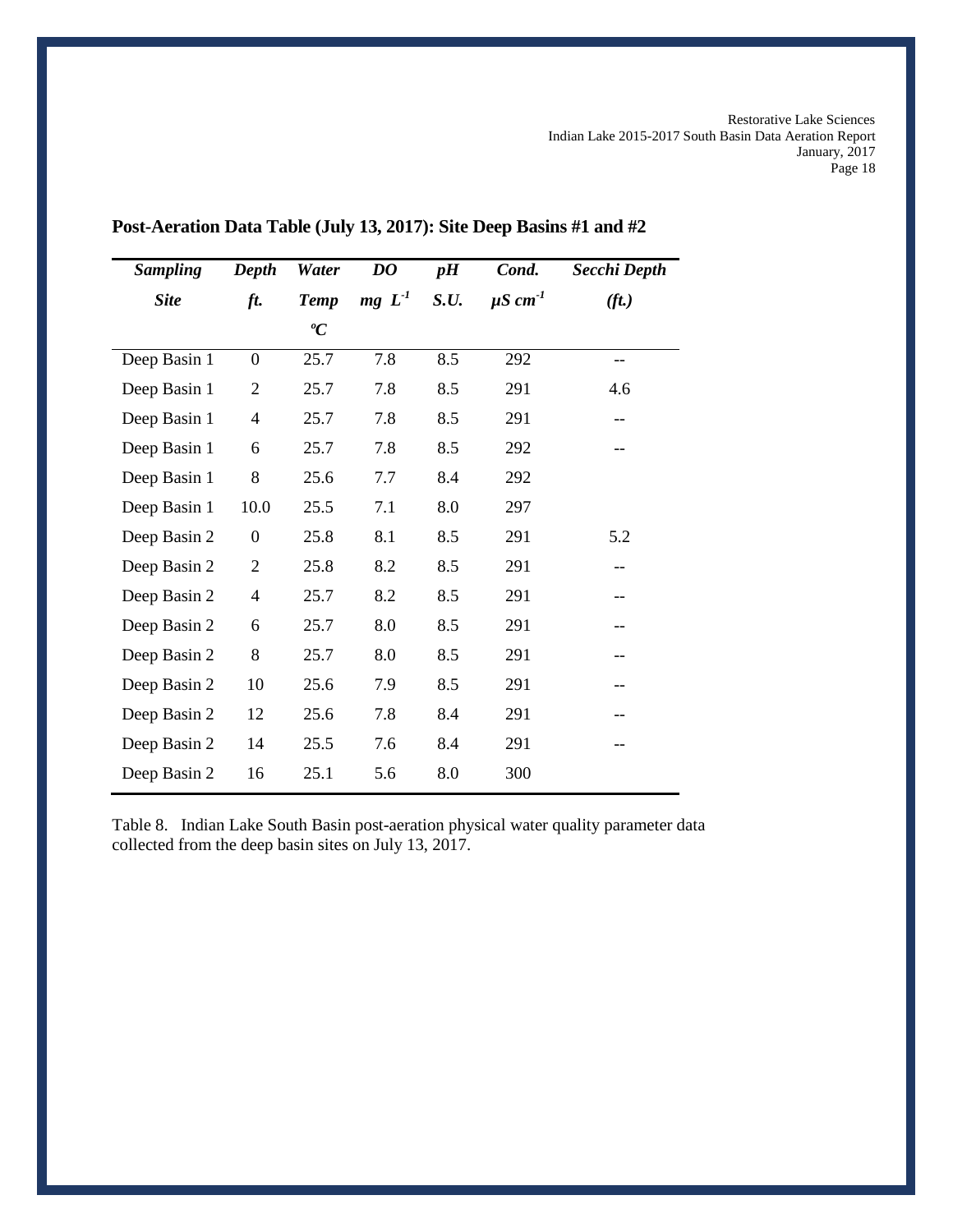| <b>Sampling</b> | Depth          | Water       | DO                | pH   | Cond.                    | Secchi Depth      |
|-----------------|----------------|-------------|-------------------|------|--------------------------|-------------------|
| <b>Site</b>     | ft.            | <b>Temp</b> | mg L <sup>1</sup> | S.U. | $\mu$ S cm <sup>-1</sup> | (f <sub>t</sub> ) |
|                 |                | ${}^oC$     |                   |      |                          |                   |
| Deep Basin 1    | $\theta$       | 20.7        | 10.0              | 8.9  | 268                      |                   |
| Deep Basin 1    | $\overline{2}$ | 20.6        | 10.1              | 8.9  | 268                      | $8.0+$            |
| Deep Basin 1    | $\overline{4}$ | 20.5        | 10.1              | 8.9  | 267                      |                   |
| Deep Basin 1    | 6              | 20.2        | 10.1              | 8.9  | 268                      |                   |
| Deep Basin 1    | 8              | 20.2        | 10.1              | 8.9  | 269                      |                   |
|                 |                |             |                   |      |                          |                   |
| Deep Basin 2    | $\overline{0}$ | 20.5        | 10.1              | 9.0  | 267                      | 15.0              |
| Deep Basin 2    | $\overline{2}$ | 20.5        | 10.3              | 8.9  | 267                      | --                |
| Deep Basin 2    | $\overline{4}$ | 20.5        | 10.3              | 8.9  | 267                      | --                |
| Deep Basin 2    | 6              | 20.4        | 10.3              | 8.9  | 267                      | --                |
| Deep Basin 2    | 8              | 20.2        | 10.3              | 8.9  | 267                      | --                |
| Deep Basin 2    | 10             | 20.1        | 10.3              | 8.9  | 268                      |                   |
| Deep Basin 2    | 12             | 20.0        | 10.2              | 8.9  | 268                      |                   |
| Deep Basin 2    | 14             | 19.9        | 9.9               | 8.9  | 270                      |                   |
| Deep Basin 2    | 16             | 19.9        | 6.7               | 8.7  | 272                      |                   |

# **Post-Aeration Data Table (September 13, 2017): Site Deep Basins #1 and #2**

Table 9. Indian Lake South Basin post-aeration physical water quality parameter data collected from the deep basin sites on September 13, 2017.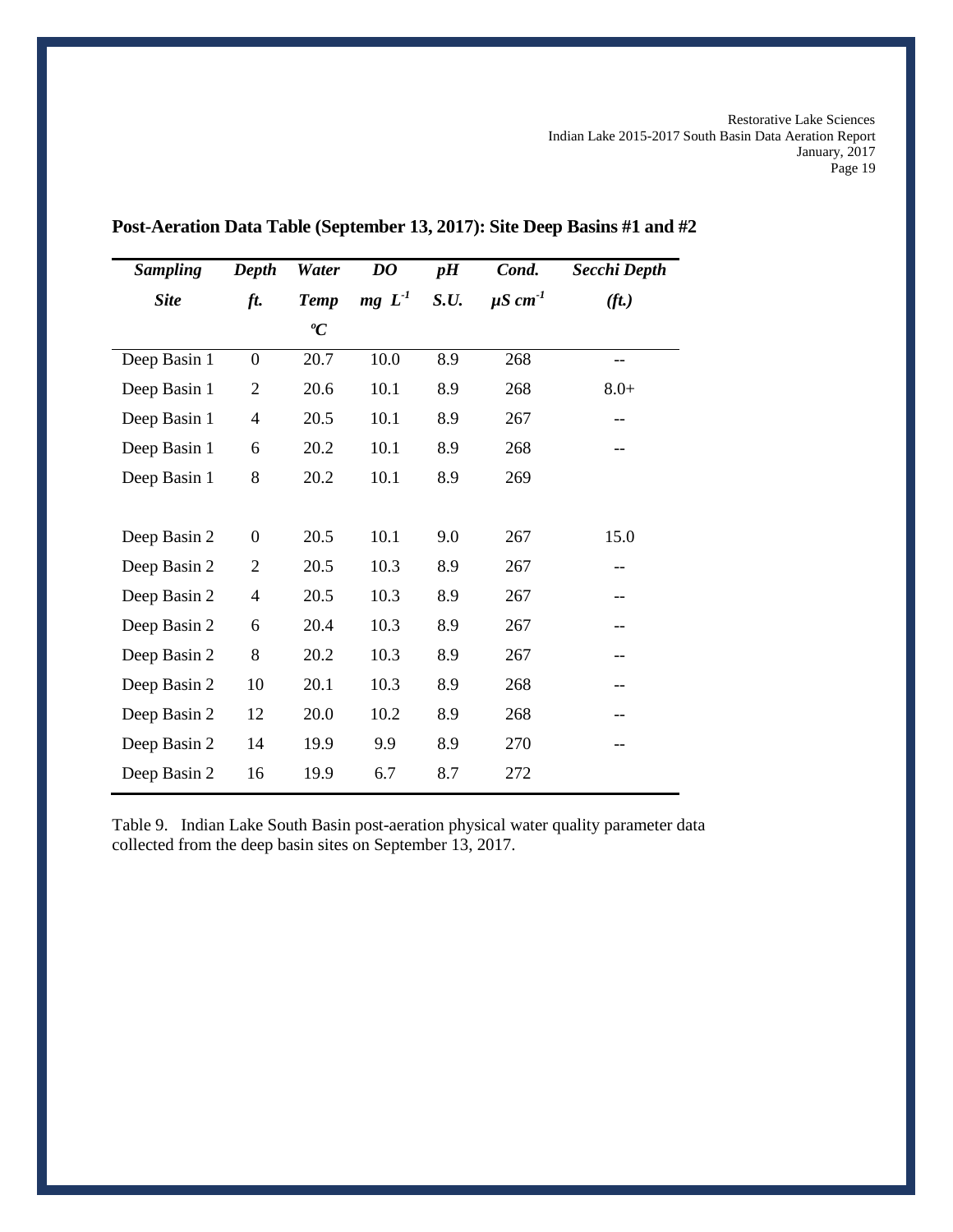| <b>Sampling</b> | Depth          | <b>T</b> otal     | Ortho-            | <b>Total</b>     | Chlorophyll-a  |
|-----------------|----------------|-------------------|-------------------|------------------|----------------|
| <b>Site</b>     | (ft.)          | <b>Phosphorus</b> | <b>Phosphorus</b> | <b>Suspended</b> | $(\mu g/L)$    |
|                 |                | (mg/L)            | (mg/L)            | Solids $(mg/L)$  |                |
| Deep Basin 1    | $\theta$       | 0.019             | < 0.010           | <10              |                |
| Deep Basin 1    | $\overline{4}$ | < 0.010           | < 0.010           | <10              | $\overline{0}$ |
| Deep Basin 1    | 8              | 0.370             | < 0.010           | 280              | --             |
| Deep Basin 2    | $\theta$       | 0.014             | < 0.010           | <10              | --             |
| Deep Basin 2    | 8              | < 0.010           | < 0.010           | <10              | $\overline{0}$ |
| Deep Basin 2    | 16             | 0.018             | < 0.010           | <10              |                |

### **Pre-Aeration Data Tables (June 5, 2015): Site Deep Basins #1 and #2**

Table 10. Indian Lake South Basin baseline (pre-aeration) chemical water quality parameter data collected from the deep basin sites on June 5, 2015.

| <b>Sampling</b> | Depth             | <b>T</b> otal     | Ortho-            | <b>Total</b>     | Chlorophyll-a    |
|-----------------|-------------------|-------------------|-------------------|------------------|------------------|
| <b>Site</b>     | (f <sub>t</sub> ) | <b>Phosphorus</b> | <b>Phosphorus</b> | <b>Suspended</b> | $(\mu g/L)$      |
|                 |                   | (mg/L)            | (mg/L)            | Solids $(mg/L)$  |                  |
| Deep Basin 1    | $\theta$          | < 0.010           | < 0.010           | <10              | --               |
| Deep Basin 1    | $\overline{4}$    | 0.013             | < 0.010           | <10              | $\boldsymbol{0}$ |
| Deep Basin 1    | 8                 | 0.012             | < 0.010           | <10              |                  |
| Deep Basin 2    | $\Omega$          | < 0.010           | < 0.010           | <10              |                  |
| Deep Basin 2    | 8                 | < 0.010           | < 0.010           | <10              | $\theta$         |
| Deep Basin 2    | 16                | $\leq 0.010$      | < 0.010           | <10              | --               |

# **Post-Aeration Data Tables (July 13, 2015): Site Deep Basins #1 and #2**

Table 11. Indian Lake South Basin post-aeration chemical water quality parameter data collected from the deep basin sites on July 13, 2015.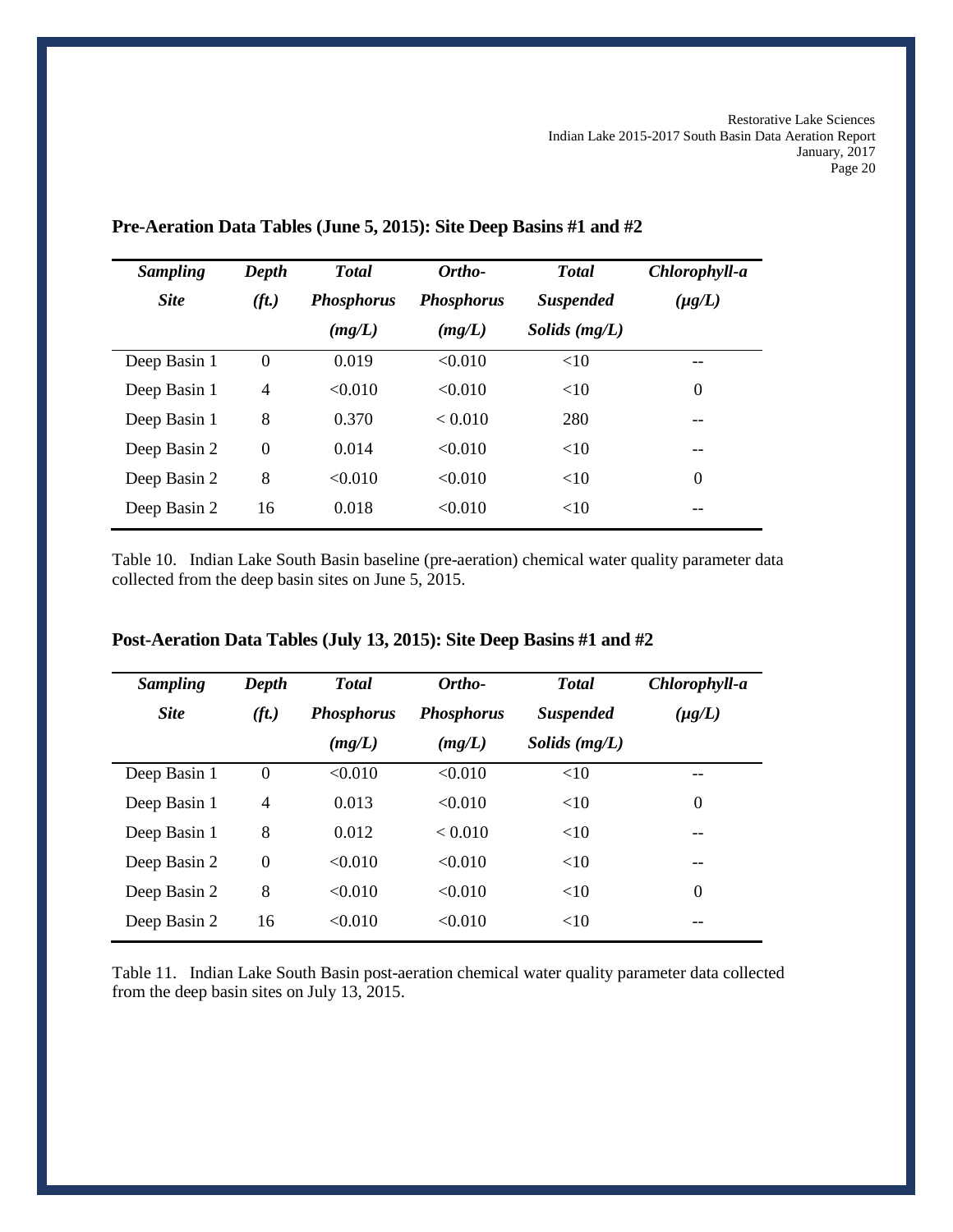| <b>Sampling</b> | Depth             | <b>Total</b>      | Ortho-            | <b>Total</b>     | Chlorophyll-a |
|-----------------|-------------------|-------------------|-------------------|------------------|---------------|
| <b>Site</b>     | (f <sub>t</sub> ) | <b>Phosphorus</b> | <b>Phosphorus</b> | <b>Suspended</b> | $(\mu g/L)$   |
|                 |                   | (mg/L)            | (mg/L)            | Solids $(mg/L)$  |               |
| Deep Basin 1    | $\Omega$          | < 0.010           | < 0.010           | <10              |               |
| Deep Basin 1    | $\overline{4}$    | 0.015             | < 0.010           | <10              | 0.890         |
| Deep Basin 1    | 8                 | < 0.010           | < 0.010           | <10              | --            |
| Deep Basin 2    | $\mathbf{0}$      | < 0.010           | < 0.010           | <10              | --            |
| Deep Basin 2    | 8                 | < 0.010           | < 0.010           | <10              | 0.712         |
| Deep Basin 2    | 16                | < 0.010           | < 0.010           | <10              | --            |

# **Post-Aeration Data Tables (October 1, 2015): Site Deep Basins #1 and #2**

Table 12. Indian Lake South Basin post-aeration chemical water quality parameter data collected from the deep basin sites on October 1, 2015.

| <b>Sampling</b> | Depth    | <b>Total</b>      | Ortho-            | <b>T</b> otal    | Chlorophyll-a |
|-----------------|----------|-------------------|-------------------|------------------|---------------|
| <b>Site</b>     | (ft.)    | <b>Phosphorus</b> | <b>Phosphorus</b> | <b>Suspended</b> | $(\mu g/L)$   |
|                 |          | (mg/L)            | (mg/L)            | Solids $(mg/L)$  |               |
| Deep Basin 1    | $\Omega$ | 0.015             | < 0.010           | <10              |               |
| Deep Basin 1    | 6        | 0.015             | < 0.010           | 12               |               |
| Deep Basin 1    | 9.5      | 0.022             | < 0.010           | <10              | $-0.134$      |
| Deep Basin 2    | $\Omega$ | 0.022             | < 0.010           | <10              | $- -$         |
| Deep Basin 2    | 8        | 0.021             | < 0.010           | <10              | 1.87          |
| Deep Basin 2    | 16       | 0.024             | < 0.010           | <10              | --            |

# **Post-Aeration Data Tables (June 8, 2016): Site Deep Basins #1 and #2**

Table 13. Indian Lake South Basin baseline (post-aeration) chemical water quality parameter data collected from the deep basin sites on June 8, 2016.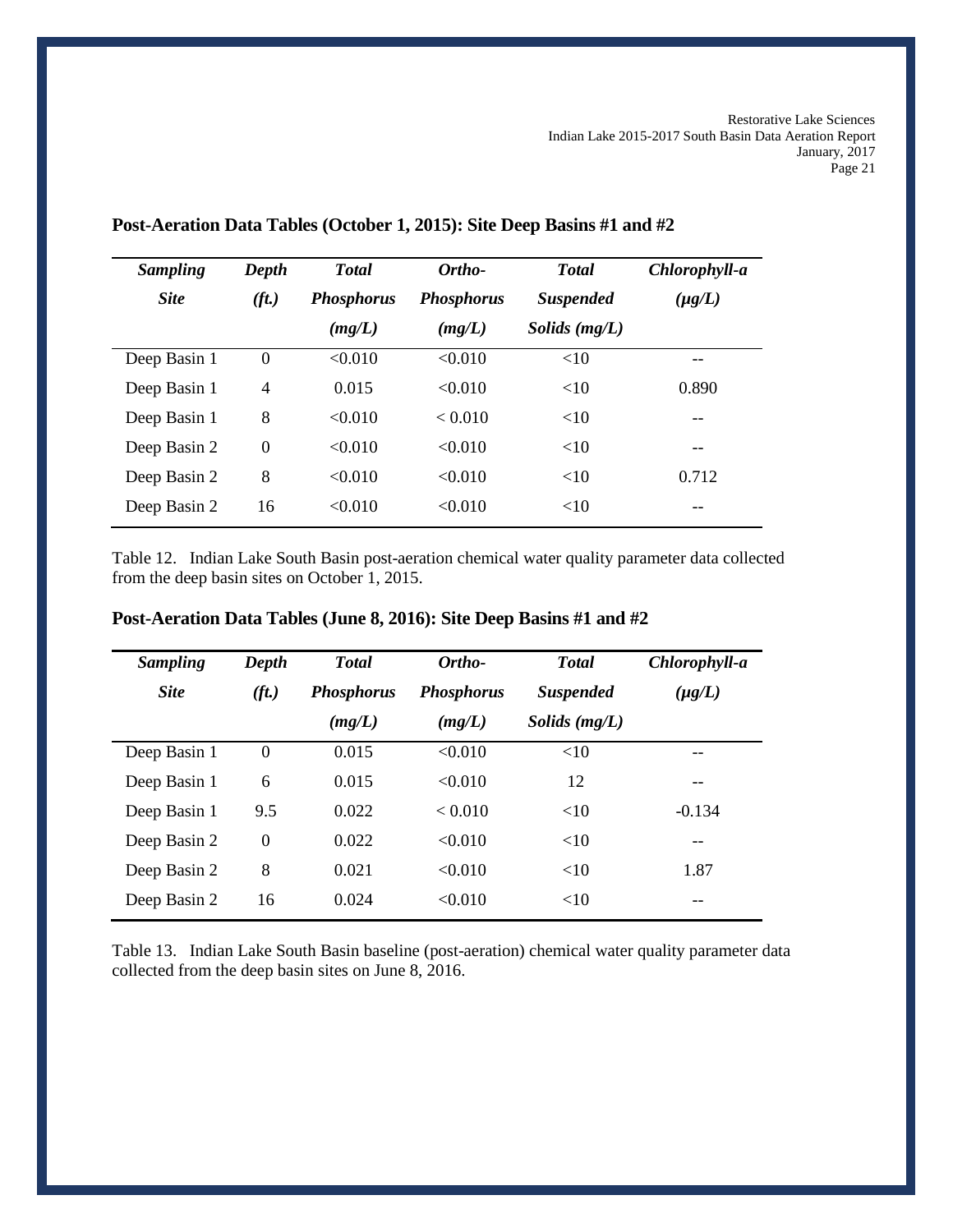| <b>Sampling</b> | Depth             | <b>T</b> otal     | Ortho-            | <b>Total</b>     | Chlorophyll-a |
|-----------------|-------------------|-------------------|-------------------|------------------|---------------|
| <b>Site</b>     | (f <sub>t</sub> ) | <b>Phosphorus</b> | <b>Phosphorus</b> | <b>Suspended</b> | $(\mu g/L)$   |
|                 |                   | (mg/L)            | (mg/L)            | Solids $(mg/L)$  |               |
| Deep Basin 1    | $\Omega$          | 0.022             | < 0.010           | <10              |               |
| Deep Basin 1    | 6                 | 0.019             | < 0.010           | <10              | --            |
| Deep Basin 1    | 10                | 0.021             | < 0.010           | <10              | 1.28          |
| Deep Basin 2    | $\theta$          | 0.015             | < 0.010           | <10              | --            |
| Deep Basin 2    | 8                 | 0.027             | < 0.010           | <10              | --            |
| Deep Basin 2    | 16                | 0.028             | < 0.010           | 10               | $-14.4$       |

### **Post-Aeration Data Tables (July 11, 2016): Site Deep Basins #1 and #2**

Table 14. Indian Lake South Basin post-aeration chemical water quality parameter data collected from the deep basin sites on July 11, 2016.

| <b>Sampling</b> | Depth    | <b>Total</b>      | Ortho-            | <b>T</b> otal    | Chlorophyll-a |
|-----------------|----------|-------------------|-------------------|------------------|---------------|
| <b>Site</b>     | (ft.)    | <b>Phosphorus</b> | <b>Phosphorus</b> | <b>Suspended</b> | $(\mu g/L)$   |
|                 |          | (mg/L)            | (mg/L)            | Solids $(mg/L)$  |               |
| Deep Basin 1    | $\Omega$ | < 0.010           | < 0.010           | <10              | --            |
| Deep Basin 1    | 4        | < 0.010           | < 0.010           | <10              | --            |
| Deep Basin 1    | 8        | < 0.010           | < 0.010           | <10              | $-0.534$      |
| Deep Basin 2    | $\Omega$ | < 0.010           | < 0.010           | <10              | --            |
| Deep Basin 2    | 8        | < 0.010           | < 0.010           | <10              | --            |
| Deep Basin 2    | 16       | 0.013             | < 0.010           | <10              | 4.27          |

# **Post-Aeration Data Tables (October 3, 2016): Site Deep Basins #1 and #2**

Table 15. Indian Lake South Basin post-aeration chemical water quality parameter data collected from the deep basin sites on October 3, 2016.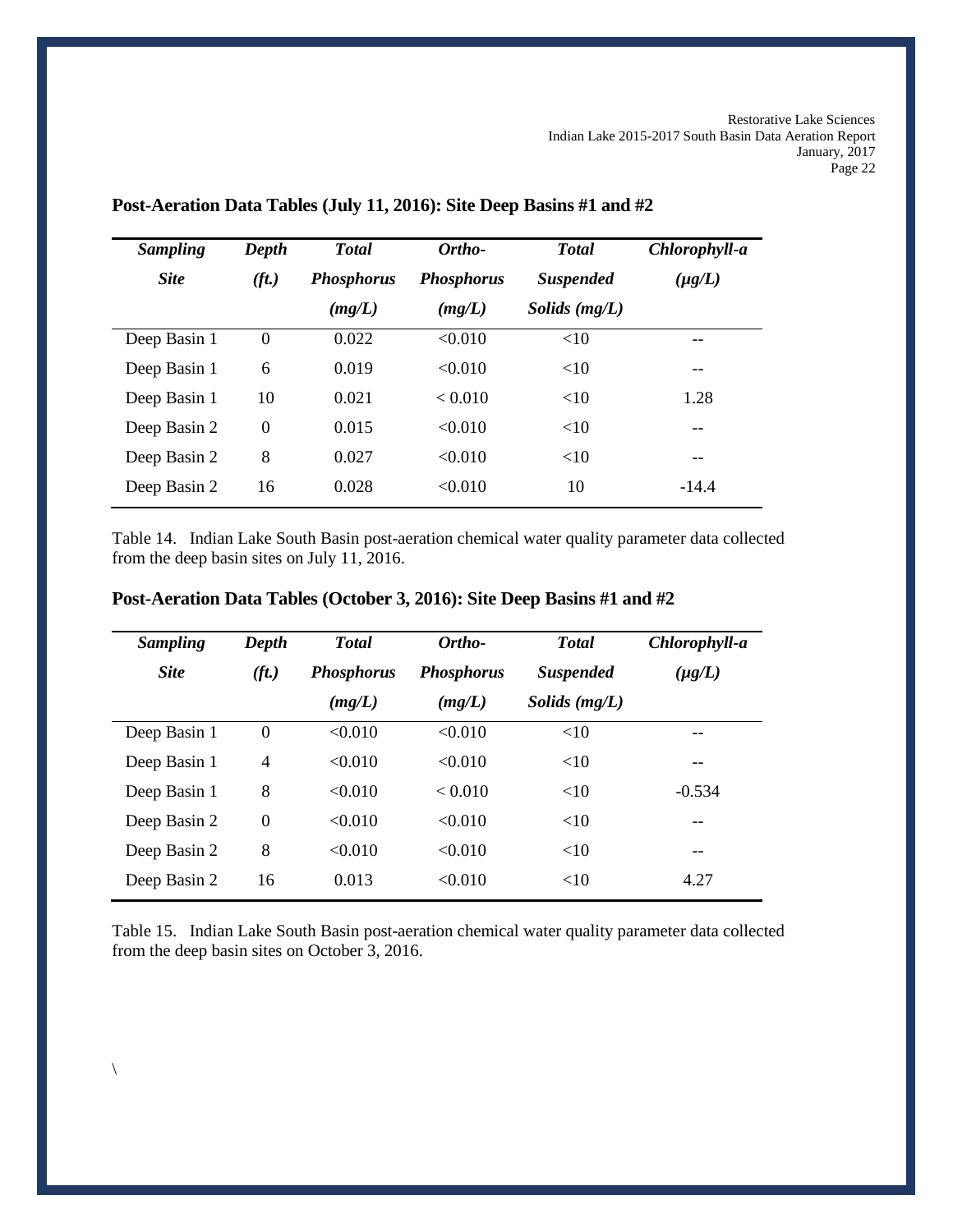| <b>Sampling</b> | Depth             | <b>T</b> otal     | Ortho-            | <b>Total</b>     | Chlorophyll-a |
|-----------------|-------------------|-------------------|-------------------|------------------|---------------|
| <b>Site</b>     | (f <sub>t</sub> ) | <b>Phosphorus</b> | <b>Phosphorus</b> | <b>Suspended</b> | $(\mu g/L)$   |
|                 |                   | (mg/L)            | (mg/L)            | Solids $(mg/L)$  |               |
| Deep Basin 1    | $\Omega$          | 0.060             | < 0.010           | 26               | --            |
| Deep Basin 1    | 6                 | 0.014             | < 0.010           | <10              | --            |
| Deep Basin 1    | 10                | 0.016             | < 0.010           | <10              | 1.96          |
| Deep Basin 2    | $\Omega$          | 0.024             | < 0.010           | <10              | $- -$         |
| Deep Basin 2    | 8                 | 0.018             | < 0.010           | <10              | $- -$         |
| Deep Basin 2    | 16                | 0.016             | < 0.010           | <10              | 0.534         |

### **Post-Aeration Data Tables (May 16, 2017): Site Deep Basins #1 and #2**

Table 16. Indian Lake South Basin baseline (post-aeration) chemical water quality parameter data collected from the deep basin sites on May 16, 2017.

| <b>Sampling</b> | Depth    | <b>Total</b>      | Ortho-            | <b>Total</b>     | Chlorophyll-a    |
|-----------------|----------|-------------------|-------------------|------------------|------------------|
| <b>Site</b>     | (ft.)    | <b>Phosphorus</b> | <b>Phosphorus</b> | <b>Suspended</b> | $(\mu g/L)$      |
|                 |          | (mg/L)            | (mg/L)            | Solids $(mg/L)$  |                  |
| Deep Basin 1    | $\Omega$ | 0.010             | < 0.010           | <10              | --               |
| Deep Basin 1    | 6        | 0.013             | < 0.010           | <10              | --               |
| Deep Basin 1    | 10       | 0.014             | < 0.010           | <10              | $-0.915$         |
| Deep Basin 2    | $\Omega$ | 0.012             | < 0.010           | <10              | --               |
| Deep Basin 2    | 8        | < 0.010           | < 0.010           | <10              |                  |
| Deep Basin 2    | 16       | < 0.010           | < 0.010           | <10              | $\boldsymbol{0}$ |

# **Post-Aeration Data Tables (July 13, 2017): Site Deep Basins #1 and #2**

Table 17. Indian Lake South Basin post-aeration chemical water quality parameter data collected from the deep basin sites on July 13, 2017.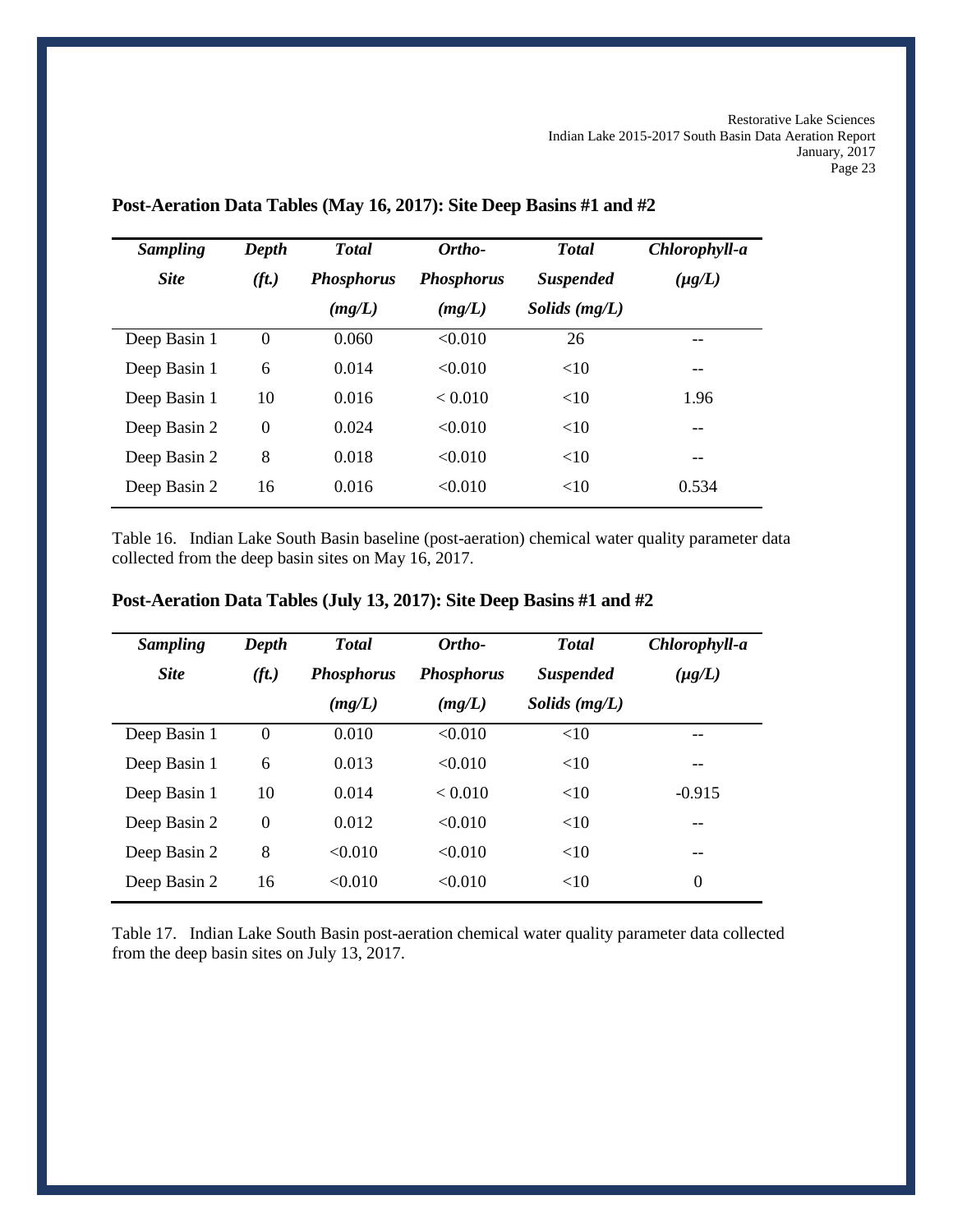| <b>Sampling</b> | Depth          | <b>T</b> otal     | Ortho-            | <b>Total</b>     | Chlorophyll-a    |
|-----------------|----------------|-------------------|-------------------|------------------|------------------|
| <b>Site</b>     | (ft.)          | <b>Phosphorus</b> | <b>Phosphorus</b> | <b>Suspended</b> | $(\mu g/L)$      |
|                 |                | (mg/L)            | (mg/L)            | Solids $(mg/L)$  |                  |
| Deep Basin 1    | $\Omega$       | 0.013             | < 0.010           | <10              |                  |
| Deep Basin 1    | $\overline{4}$ | 0.010             | < 0.010           | <10              | --               |
| Deep Basin 1    | 8              | 0.011             | < 0.010           | <10              | $\boldsymbol{0}$ |
| Deep Basin 2    | $\Omega$       | 0.012             | < 0.010           | <10              | --               |
| Deep Basin 2    | 8              | 0.011             | < 0.010           | <10              | --               |
| Deep Basin 2    | 16             | < 0.010           | < 0.010           | <10              | $\Omega$         |

#### **Post-Aeration Data Tables (September 13, 2017): Site Deep Basins #1 and #2**

Table 18. Indian Lake South Basin post-aeration chemical water quality parameter data collected from the deep basin sites on September 13, 2017.

**3.2-3.3 b and c. Water Profiles.** Profiles for all parameters were not derived due to the lack of distinct differences from top to bottom in the measured parameters.

#### **3.4 d. Summary Tables/Figures for Indian Lake South Basin Phytoplankton Community:**

#### **Algal Community Composition Data Graph (Figures 2-4):**

The genera present in 2015 included the Chlorophyta (green algae): *Chlorella* sp., *Scenedesmus* sp., *Gleocystis* sp., *Rhizoclonium* sp., *Closterium* sp., *Haematococcus* sp., *Ulothrix* sp., *Pandorina* sp., *Chloromonas* sp., and *Mougeotia* sp., *Pediastrum* sp.; the Cyanophyta (blue-green algae): *Oscillatoria* sp.; the Bascillariophyta (diatoms): *Synedra* sp., *Fragilaria* sp. *Cymbella* sp., and *Navicula* sp.

The genera present in 2016 included the Chlorophyta (green algae): *Chlorella* sp., *Scenedesmus* sp., *Mougeotia*  sp., *Rhizoclonium* sp., *Haematococcus* sp., *Ulothrix* sp., *Chloromonas* sp., and *Pediastrum* sp.; the Cyanophyta (blue-green algae): *Oscillatoria* sp. and *Microcystis* sp.; the Bascillariophyta (diatoms): *Synedra* sp., *Fragilaria* sp. *Cymbella* sp., *Stephanodiscus* sp., and *Navicula* sp.

The genera present in 2017 included the Chlorophyta (green algae): *Chlorella* sp., *Scenedesmus* sp., Rhizoclonium sp., *Mougeotia s*p., *Haematococcus* sp., *Chloromonas* sp., and *Pediastrum* sp.; the Cyanophyta (blue-green algae): *Oscillatoria* sp. and *Microcystis* sp.; the Bascillariophyta (diatoms): *Synedra* sp., *Cymbella* sp., *Stephanodiscus* sp., and *Navicula* sp.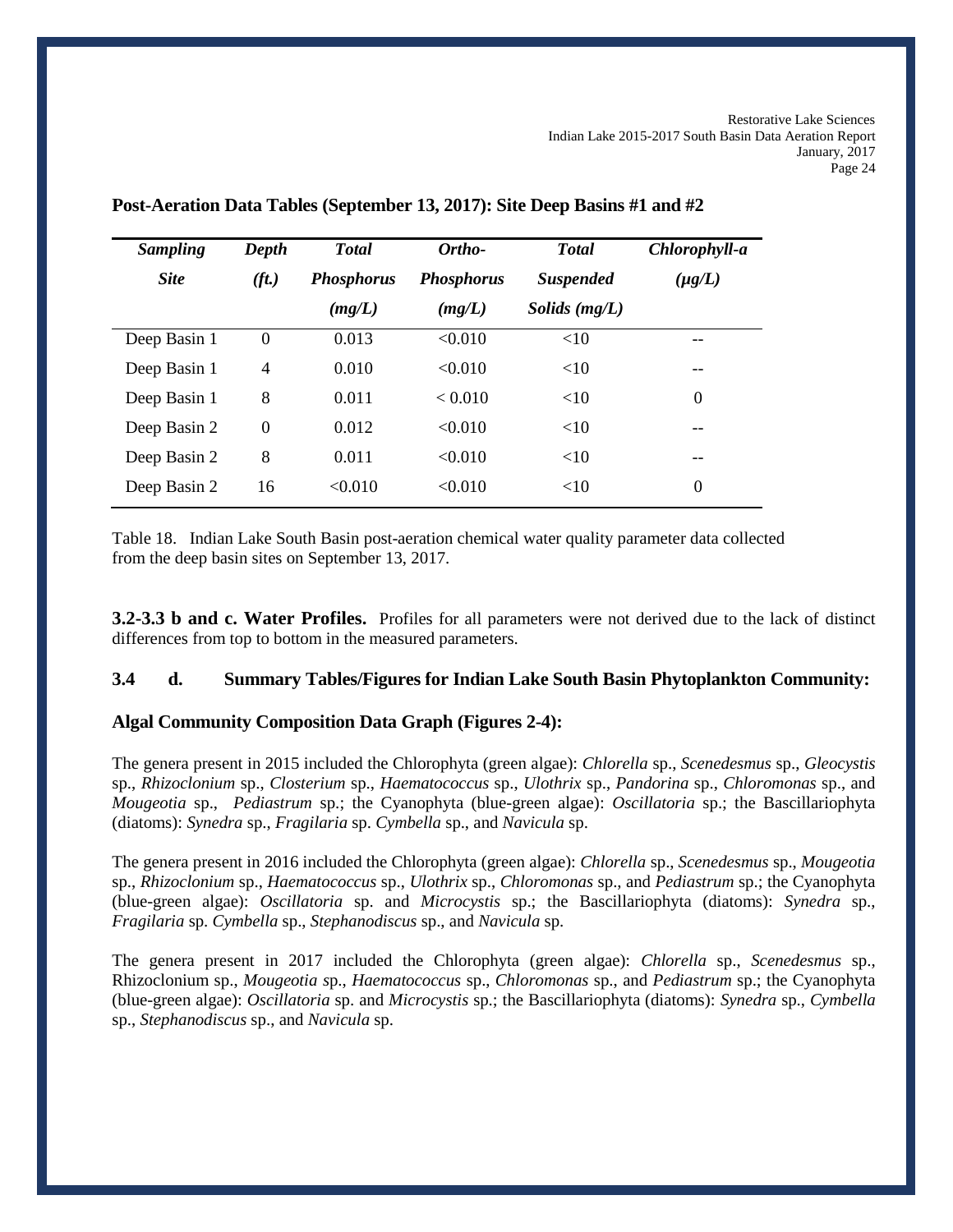

Figure 2. Relative abundance of algal taxa in Indian Lake South Basin (pre and post aeration 2015). Note: The two basins are actually meaning the two sampling sites in the South Basin.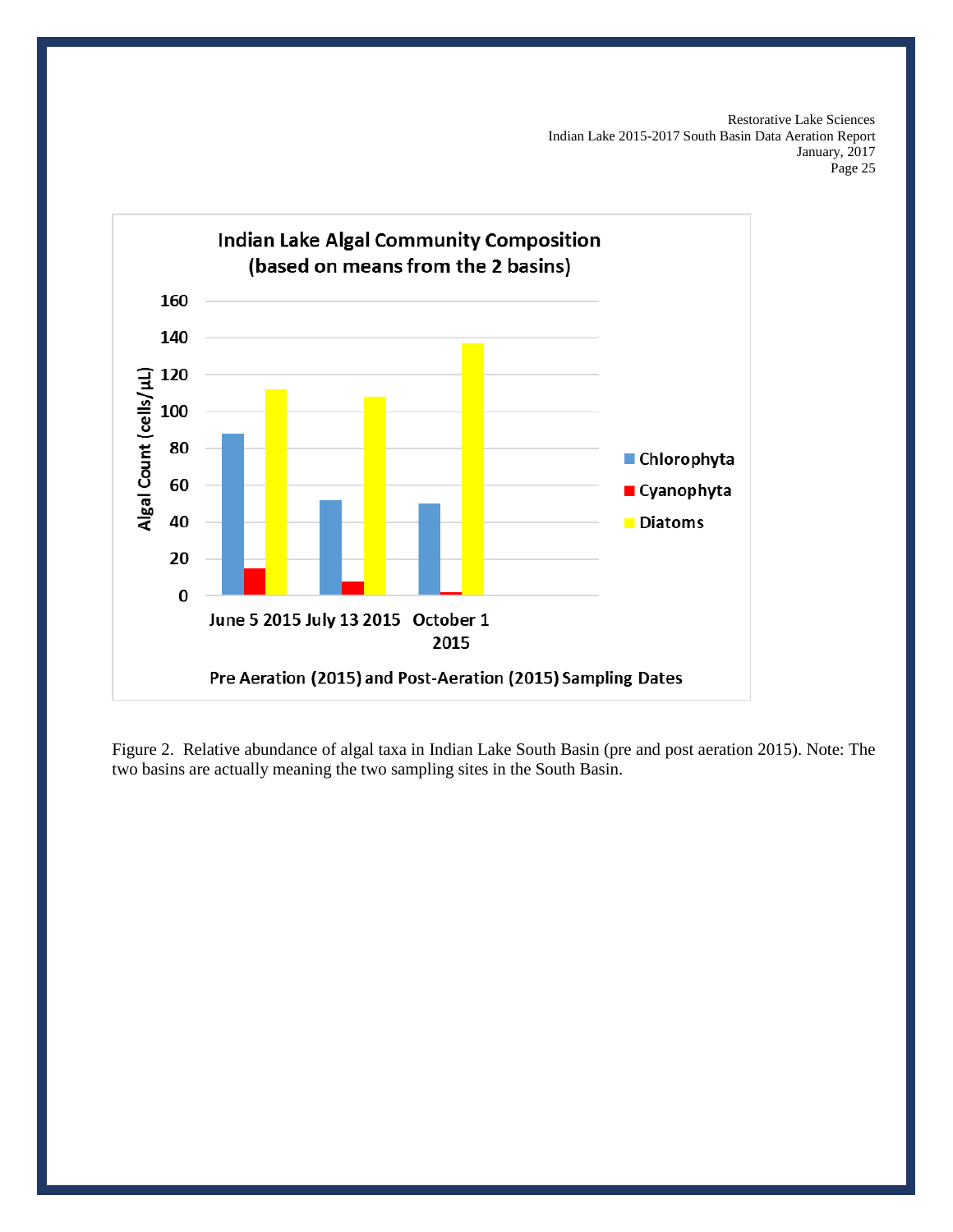

Figure 3. Relative abundance of algal taxa in Indian Lake South Basin (post aeration 2016). Note: The two basins are actually meaning the two sampling sites in the South Basin.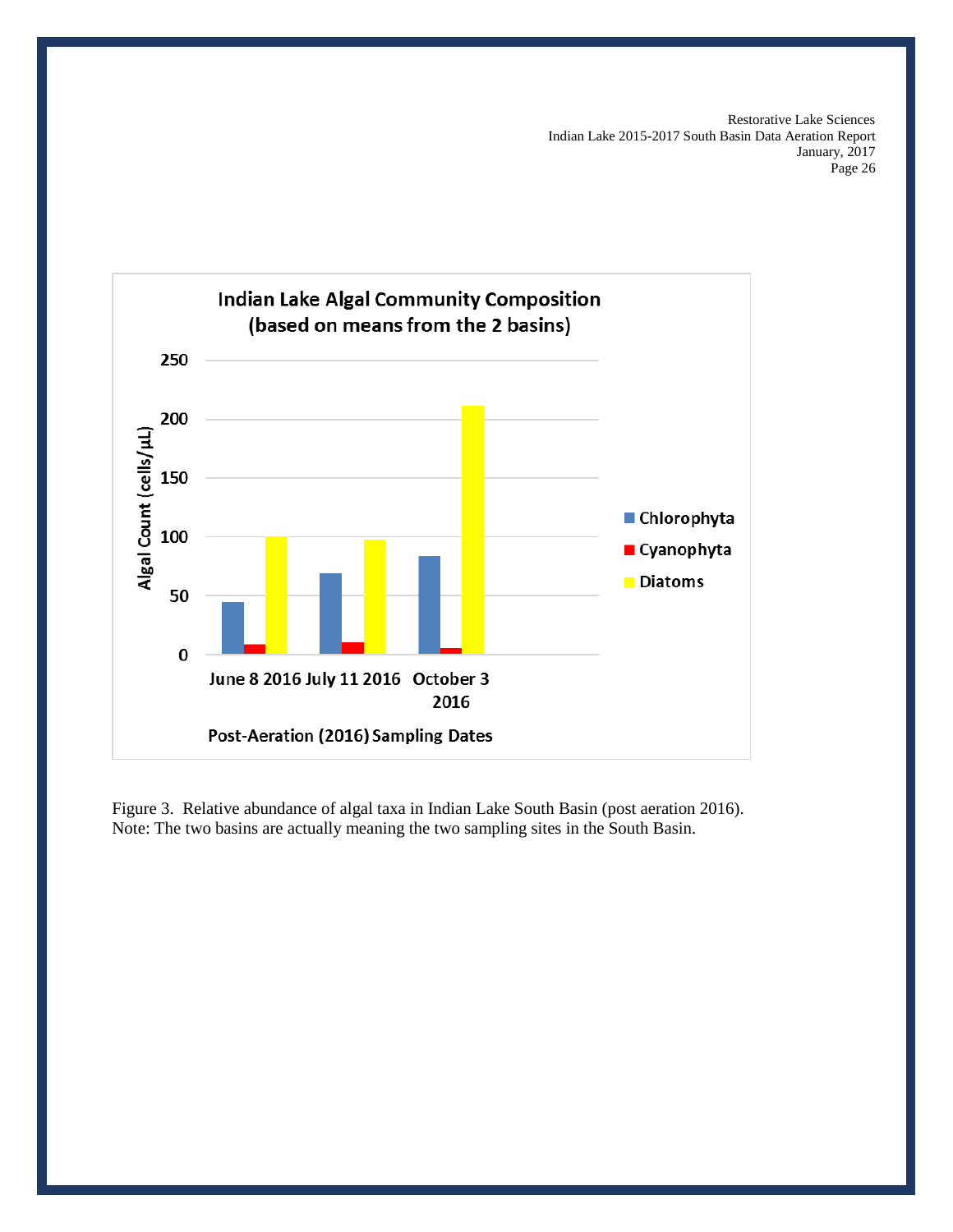

Figure 4. Relative abundance of algal taxa in Indian Lake South Basin (post aeration 2017). Note: The two basins are actually meaning the two sampling sites in the South Basin.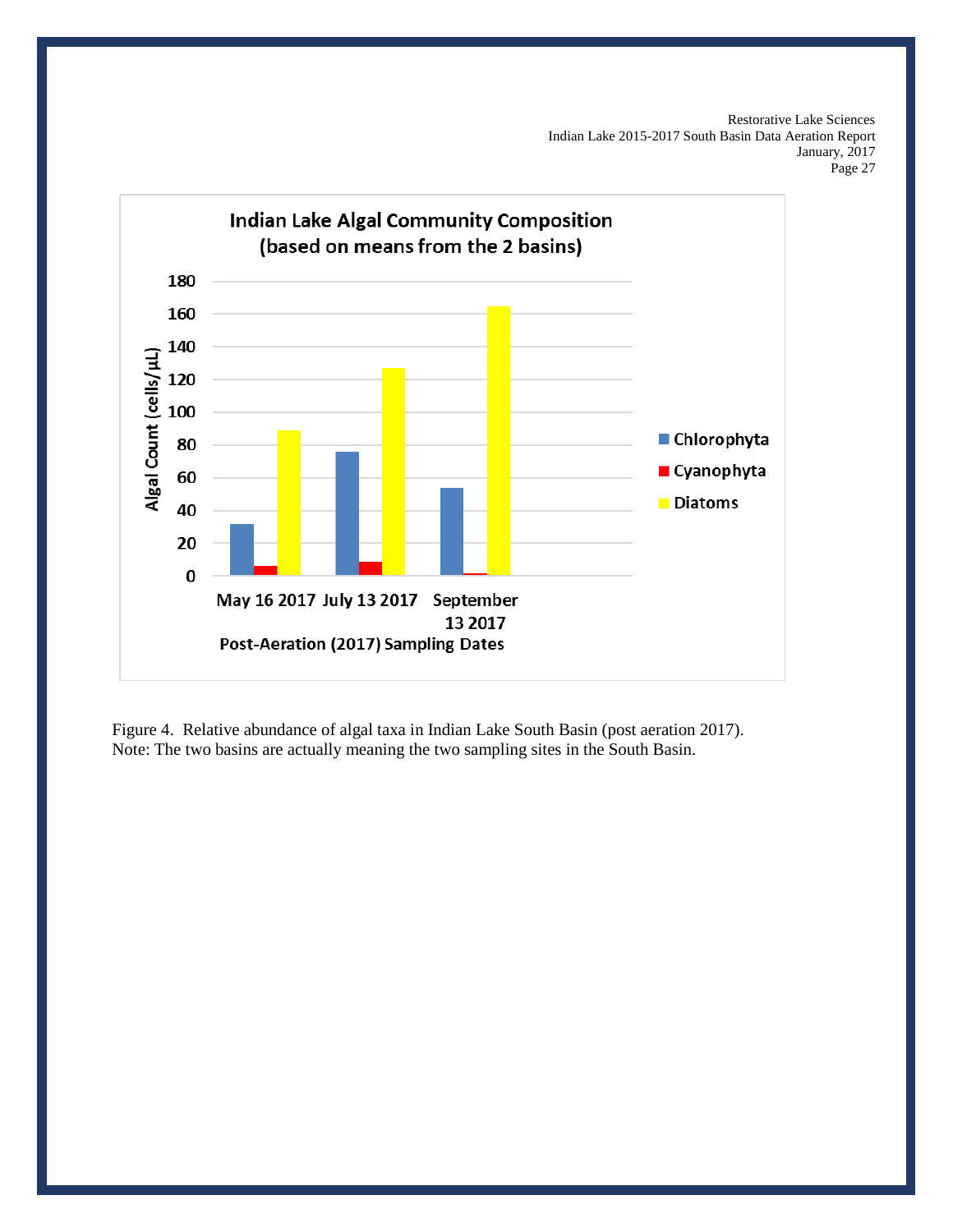# **3.5 e. Reference to Raw Data and QA/QC Information (2015 data and 2016 data previously submitted. See Appendix C for 2017 data):**

All raw data, field forms, chain of custody forms, laboratory reports for baseline (June 5, 2015) and post-aeration July-October, 2015 and June-October, 2016 data can be found in Appendix A and B, respectively, along with the QA/QC statement from Trace Analytical Laboratory in Muskegon, Michigan were previously submitted. See Appendix C for all forms for the 2017 permit data.

| Parameter     | Analytical            | Technique   | Method                   | Sample                     | Accuracy    | Analytical |
|---------------|-----------------------|-------------|--------------------------|----------------------------|-------------|------------|
|               | Method                |             | Detection                | <b>Holding Time</b>        |             | Laboratory |
|               |                       |             | Level                    |                            |             |            |
| Total         | 4500-P<br><b>SM</b>   | See Lab     | $0.010$ mg/L             | 28 days; cool              | See Lab     | Trace      |
| Phosphorus    | $E-11$                | report from |                          | $4^{\circ}$ C, pH $\leq$ 2 | report from | Analytical |
|               |                       | Trace       |                          |                            | Trace       | Labs, Inc. |
| Ortho-        | <b>SM</b><br>$4500-P$ | See Lab     | $0.010$ mg/L             | 28 days; cool              | See Lab     | Trace      |
| phosphorus    | $E-11$                | report from |                          | $4^{\circ}$ C, pH $\leq$ 2 | report from | Analytical |
|               |                       | Trace       |                          |                            | Trace       | Labs, Inc. |
| Total         | <b>SM</b><br>2540     | See Lab     | $10 \text{ mg/L}$        | 7 days, $4^{\circ}C$       | See Lab     | Trace      |
| Suspended     | $D-11$                | report from |                          |                            | report from | Analytical |
| Solids        |                       | Trace       |                          |                            | Trace       | Labs, Inc. |
| Chlorophyll-a | <b>SM 10200H</b>      | See Lab     | $-100$ mg/m <sup>3</sup> | 48 hours                   | See Lab     | Trace      |
|               |                       | report from |                          |                            | report from | Analytical |
|               |                       | Trace       |                          |                            | Trace       | Labs, Inc. |

Table 19. Chemical water quality parameter analytical method summary table.

## **4.0 CONCLUSIONS**

## **4.1 a. Narrative Summary of Water Quality Trends:**

This section is to report measured trends in all evaluated parameters that may be due to the activity of the LFA system with bioaugmentation. Note: Bioaugmentation was not supplied in 2015-2016 so no Rule 97 was applied for by Lake Savers, LLC. It was however applied in 2017 with a Rule 97 permit from Lake Savers, LLC.

#### **For Water Temperature:**

Neither of the two deep basins exhibited stratification prior to implementation of LFA (June 5, 2015) or on July 13, 2015 or during any sampling periods in 2016. Interestingly, there was a 3.4°C water temperature difference during the October 1, 2015 sampling event. The reason for this difference five months after activation of the LFA system is unclear since the system usually destratifies the water column and makes the water temperature uniform from the surface to the bottom. The water temperatures in 2016 were quite uniform from top to bottom (<2.0°C difference) but water temperatures were slightly higher than in 2015 since air temperatures were at a record high in 2016. In 2017, there was a temperature difference of < 2°C among the sampling depths and basins with an overall mean temperature of  $21.3\pm3.3$ °C. Thus, the LFA system is effective at destratification and the water temperatures are within a favorable range for a warm water fishery.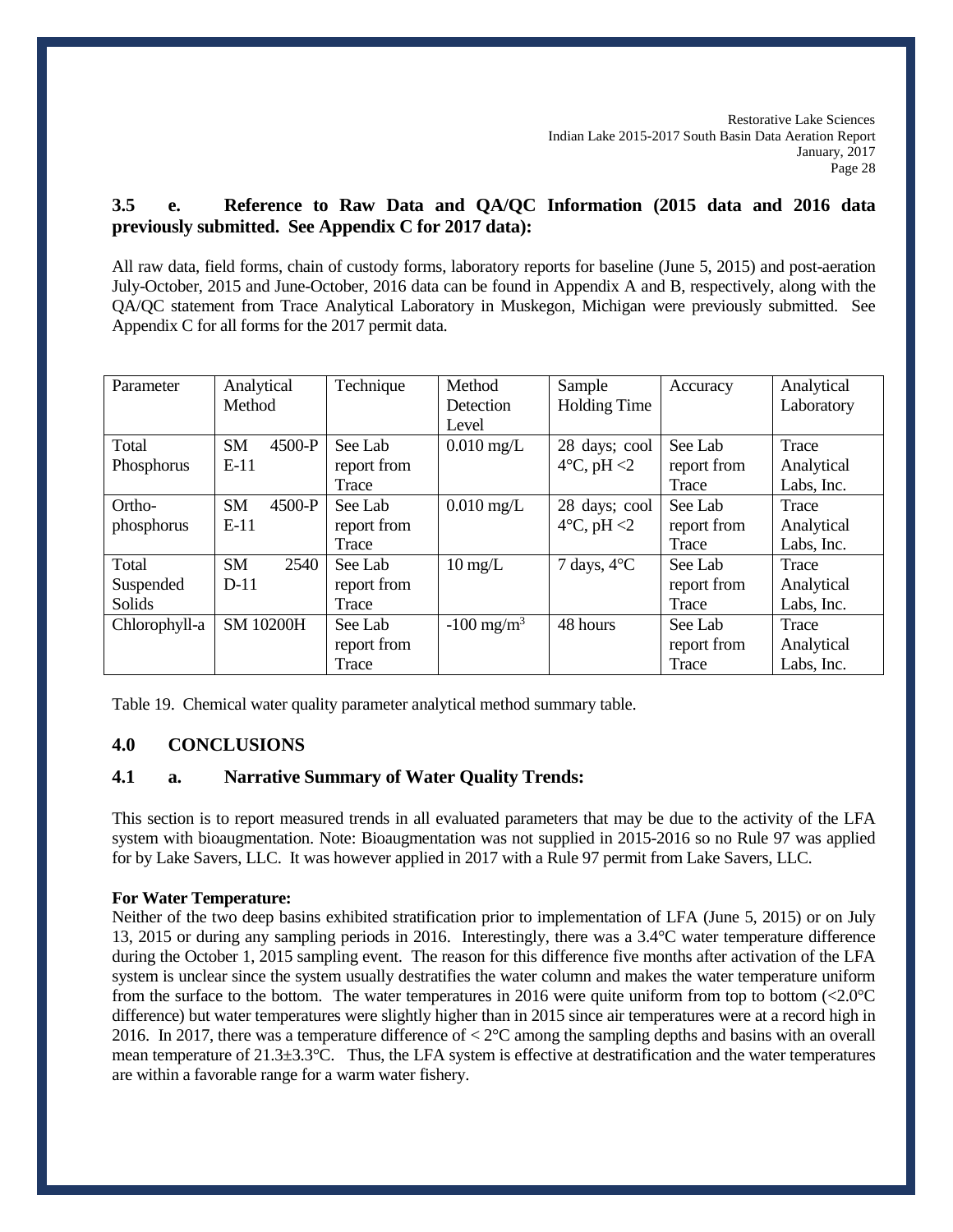#### **For Conductivity:**

The mean conductivity of deep basins #1 and #2 was 305 and 312 mS/cm, respectively pre-aeration on June 5, 2015. On July 13, 2015, the mean conductivity of deep basins #1 and #2 was 306 and 302 mS/cm, respectively post-aeration. On October 1, 2015 (post-aeration) the mean conductivity of deep basins #1 and #2 was 227 mS/cm for each basin. Thus, the conductivity has declined since aeration began. In 2016, the mean conductivity overall was 262 mS/cm which is lower than in 2015. This may be due to the aeration system since we would expect the conductivity to be higher in warmer waters which was not the case. The mean conductivity in 2017 was  $274\pm14$ mS/cm which is less than 2015 but greater than 2016. The LFA system has slightly lowered conductivity values compared to baseline but values remain in a favorable range for inland lakes.

#### **For pH:**

The mean pH of deep basins #1 and #2 was 8.6 S.U. pre-aeration on June 5, 2015. The mean pH of deep basins #1 and #2 was 8.3 S.U. post-aeration on July 13, 2015. The mean pH of deep basins #1 and #2 was 8.4 S.U. postaeration on October 1, 2015. The pH range in 2016 was 8.0-8.5 S.U. with a mean of 8.3 S.U. The mean pH in 2017 was 8.4±0.4 S.U. which is similar to previous years. This represents a minimal change in pH since the LFA operation began.

#### **For Dissolved Oxygen:**

The mean dissolved oxygen (DO) concentration pre-aeration for deep basins #1 and #2 was 10.7 mg/L and 10.3 mg/L respectively on June 5, 2015. The mean dissolved oxygen (DO) concentration post-aeration for deep basins #1 and #2 was 8.0 mg/L and 8.0 mg/L respectively on July 13, 2015. The mean dissolved oxygen (DO) concentration post-aeration for deep basins #1 and #2 was 8.1 mg/L and 8.2 mg/L respectively on October 1, 2015. The mean DO concentration in 2016 was 8.5 mg/l which is favorable given the higher water and air temperatures. Thus, dissolved oxygen slightly declined since June of 2015 with operation of the LFA system but increased again in 2016 and 2017. The mean DO concentration increased to 8.8±1.1 mg/L in 2017. These DO concentrations are favorable for the health of the lake and the warm water fishery present.

#### **For Secchi Transparency:**

The mean Secchi transparency for deep basins #1 and #2 pre-aeration on June 5, 2015 was 7.8 feet and 9.0 feet, respectively. The mean Secchi transparency for deep basins #1 and #2 post-aeration on July 13, 2015 was 8.0 feet and 14.0 feet, respectively. The mean Secchi transparency for deep basins #1 and #2 post-aeration on October 1, 2015 was 8.0+ feet and 16.0+ feet, respectively. In 2016, the mean Secchi transparency was 8.6 feet which is favorable. Thus, the Secchi transparency (clarity) of the Indian Lake South Basin increased in both deep basins with a 7.0 foot increase in deep basin #2 in 2015. In 2016, the Secchi transparency was highest in June, likely due to less algae in the water at that time. The mean Secchi transparency in 2017 was 9.6±4.6 feet which means the water clarity on the lake is increasing overall due to the LFA system (likely from algal reductions).

#### **For Nutrients (Phosphorus and Ortho-Phosphorus):**

The mean ortho-phosphorus concentrations pre-aeration (2015) and post-aeration (2016-207) were all < 0.010 mg/l in both of the basins which means little phosphorus is available to water column biota.

The mean total phosphorus concentration pre-aeration in deep basins #1 and #2 was 0.133 mg/L and 0.014 mg/L on June 5, 2015. The mean total phosphorus concentration post-aeration in deep basins #1 and #2 was 0.011 mg/L and < 0.010 mg/L on July 13, 2015. The mean total phosphorus concentration post-aeration in deep basins #1 and #2 was 0.012 mg/L and < 0.010 mg/L on October 1, 2015. The elevated TP concentration in early June of 2015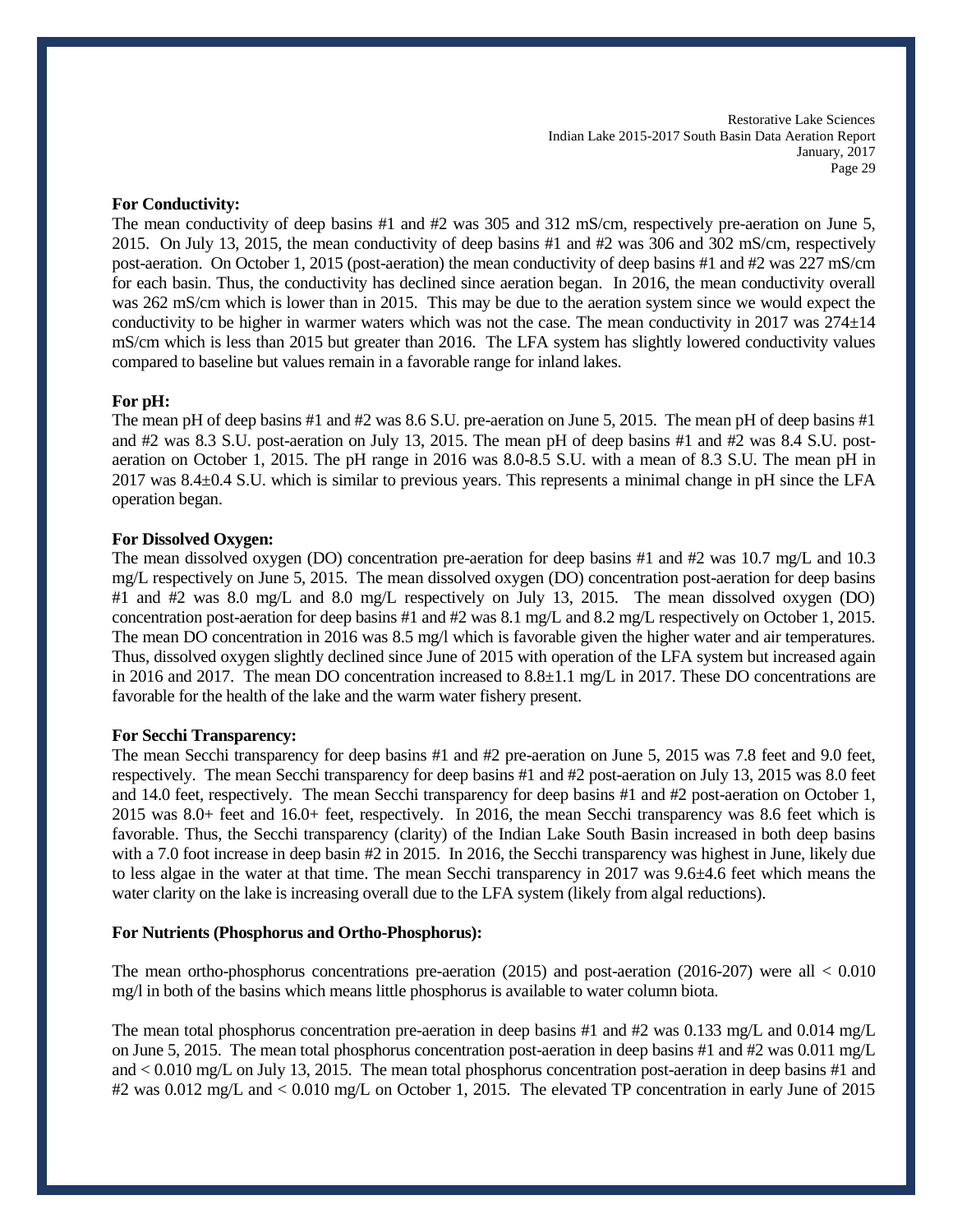may have been attributed to nutrient loading from heavy rains that occurred in spring and early summer of 2015. The LFA system appears to have reduced these TP concentrations during the summer of 2015. In 2016, the mean TP concentration was 0.017 mg/L which is favorable and below the eutrophic threshold and the mean orthophosphorus concentration was still <0.010 mg/L which is ideal and means that low amounts of phosphorus are bioavailable to algae. The mean TP concentration in 2017 was 0.016±0.01 mg/L which is favorable. The LFA system has reduced phosphorus from several years ago but it appears to be stabilized now and in recent years.

#### **For Total Suspended Solids:**

The total suspended solids were elevated pre-aeration on June 5, 2015 with means of 100 mg/L and < 10 mg/L for deep basins #1 and #2, respectively. The reasons for that result may be connected to the observed nutrient loads from heavy rainfall that occurred in spring and early summer of 2015. Both post-aeration dates of July 13, 2015 and October 1, 2015 were associated with TSS values < 10 mg/L. In 2016, all but two measurements were < 10 mg/L with one value at 10 and another at 12 mg/L. The mean TSS in 2017 was 10.9±3.8 mg/L which is low and favorable. These values are ideal and explain the continued and increased water clarity throughout the season. The LFA system appears to have a reducing effect on total suspended solids.

#### **For Algae/Chlorophyll-***a***:**

The mean chlorophyll-a concentration pre-aeration on June 5, 2015 was 0 µg/L and post-aeration on July 13, 2015 was also 0  $\mu$ g/L. Post-aeration on October 1, 2015, the chlorophyll-a increased slightly to 0.890  $\mu$ g/L in deep basin #1 and 0.712 µg/L in deep basin #2. This increase is negligible and could have been attributed to a seasonal attribute. The mean chlorophyll-a concentration in 2016 was  $1.2 \mu g/L$  which is favorable and surprising given the higher water and air temperatures. The algal community composition changed with a measured decline in Cyanophyta (blue-green algae) and a decrease in green algae but an increase in diatoms between pre-aeration on June 5, 2015 and by post-aeration on October 1, 2015. This is beneficial because diatoms are associated with good water quality. In 2016, the blue-green algae declined and green algae and diatoms increased. The LFA system is therefore not increasing the presence of less preferred algae in the water column of Indian Lake South Basin. We took in situ measurements of chl-a at all depths in 2016 with a Turner Designs flurometer and these values were higher than the ones recorded by TRACE Analytical Laboratories, Inc. We are not sure why the discrepancies have occurred but are using the values provided by TRACE. In 2017, the mean chlorophyll-a concentration was 0.4±0.8 µg/L which is low and favorable and supports the LFA system effects on water clarity as well.

#### **4.2 Status of Herbicide Treatments or Other Methods:**

There was an aquatic herbicide treatment for the treatment of invasive hybrid watermilfoil in the canal of the Indian Lake South Basin on August 14, 2015 and another one also of 3.85 acres in the South Basin canal on June 13, 2016 conducted by PLM. No other lake management activities such as other herbicide treatments, mechanical harvesting or dredging have either been reported during the 2015-2016 season in the South Basin. On June 21, 2017, PLM treated approximately 3.6 acres of hybrid watermilfoil in the South Basin canal with Clipper and an additional 3.35 acres of hybrid watermilfoil with triclopyr just outside of the canal as needed.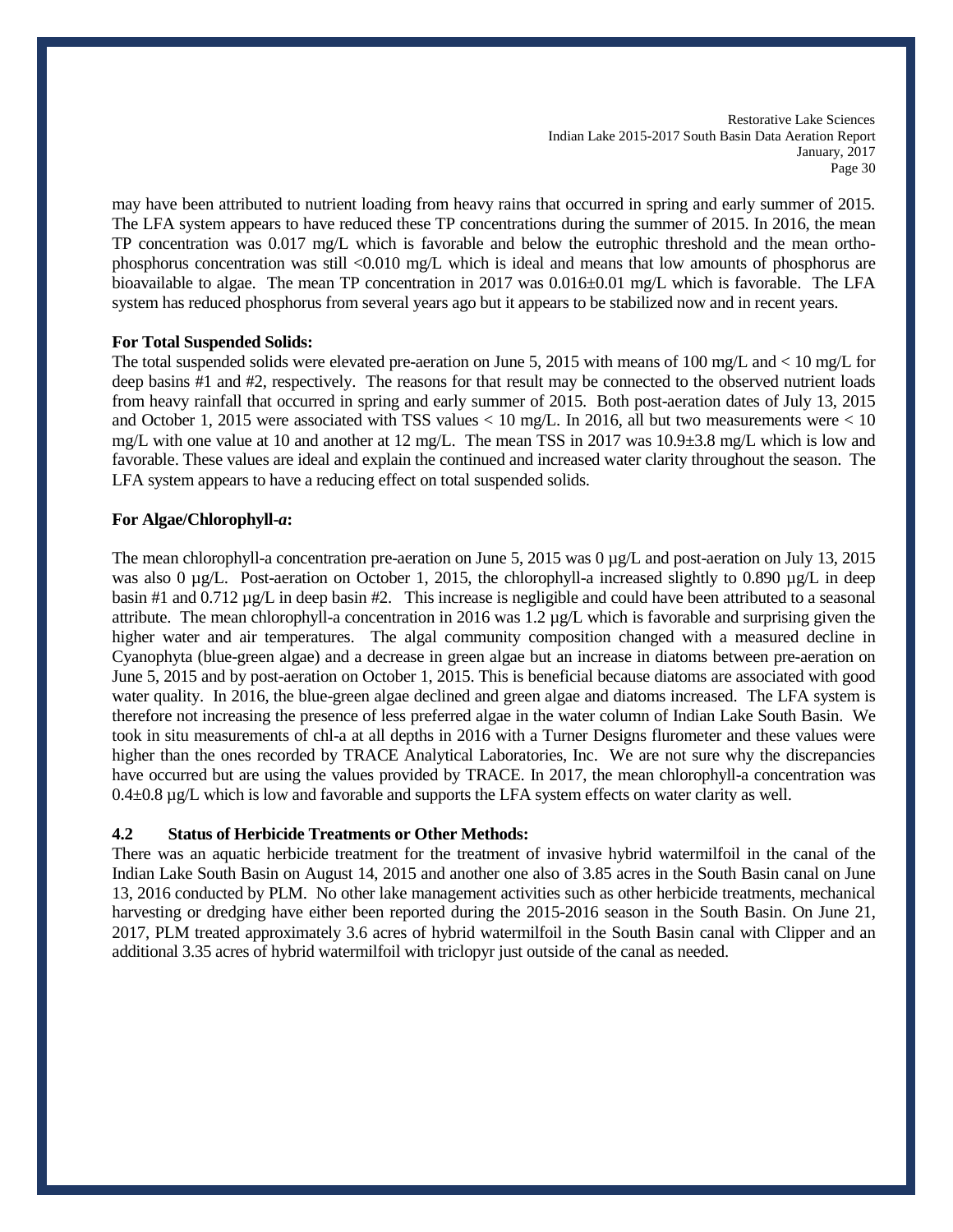#### **4.3 c. Conclusion on Efficacy of Aeration for Indian Lake South Basin:**

Based on the goals listed in section 1.2 above, the LFA system does not appear to be negatively impacting the water quality of Indian Lake South Basin. In fact, the nutrients have decreased in the South Basin since operation of the LFA system began. Total suspended solids also declined since LFA operations began. Since no microbes or enzymes were applied in 2015 or 2016, these results are due to the LFA system and not the combined impacts of LFA with bioaugmentation. One AVAS aquatic vegetation survey was conducted on June 5, 2015 and again on June 8, 2016 and again on June 19, 2017. The milfoil cover was 1.1% in 2016 and was only found in the canals, along with some Curly-leaf Pondweed also in the canals and some near the south shore of the South Basin. None of the South Basin invasives were treated except in the canals. There is still a healthy balance of native biodiversity in the South Basin, consisting of Illinois Pondweed, Small-leaf Pondweed, Wild Celery, Large-leaf Pondweed, Clasping-leaf Pondweed, Chara, and Variable-leaf Pondweed. In 2017, the percent cover of milfoil was 6.0% which is an increase since 2016 but may be due to increases in water clarity. Many areas had "a" level milfoil which did not necessitate treatment. Also, the herbicide treatments conducted in 2015-2017 were applied in the canals or just outside of the canals which are not aerated so no treatments interfered with measurements on the LFA system.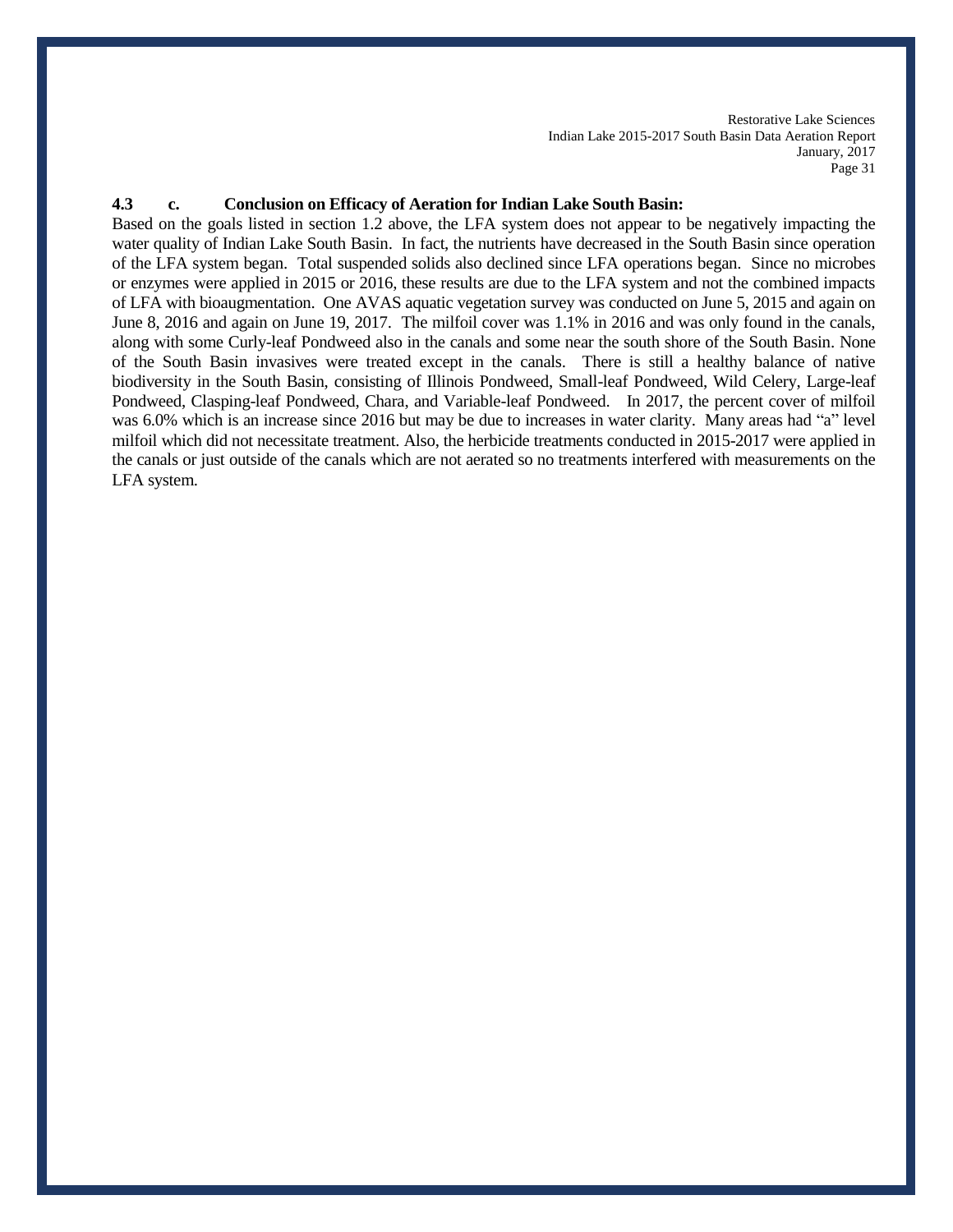# **APPENDIX A**

# **2015 RAW DATA, FIELD FORMS, LAB REPORTS (PREVIOUSLY SUBMITTED)**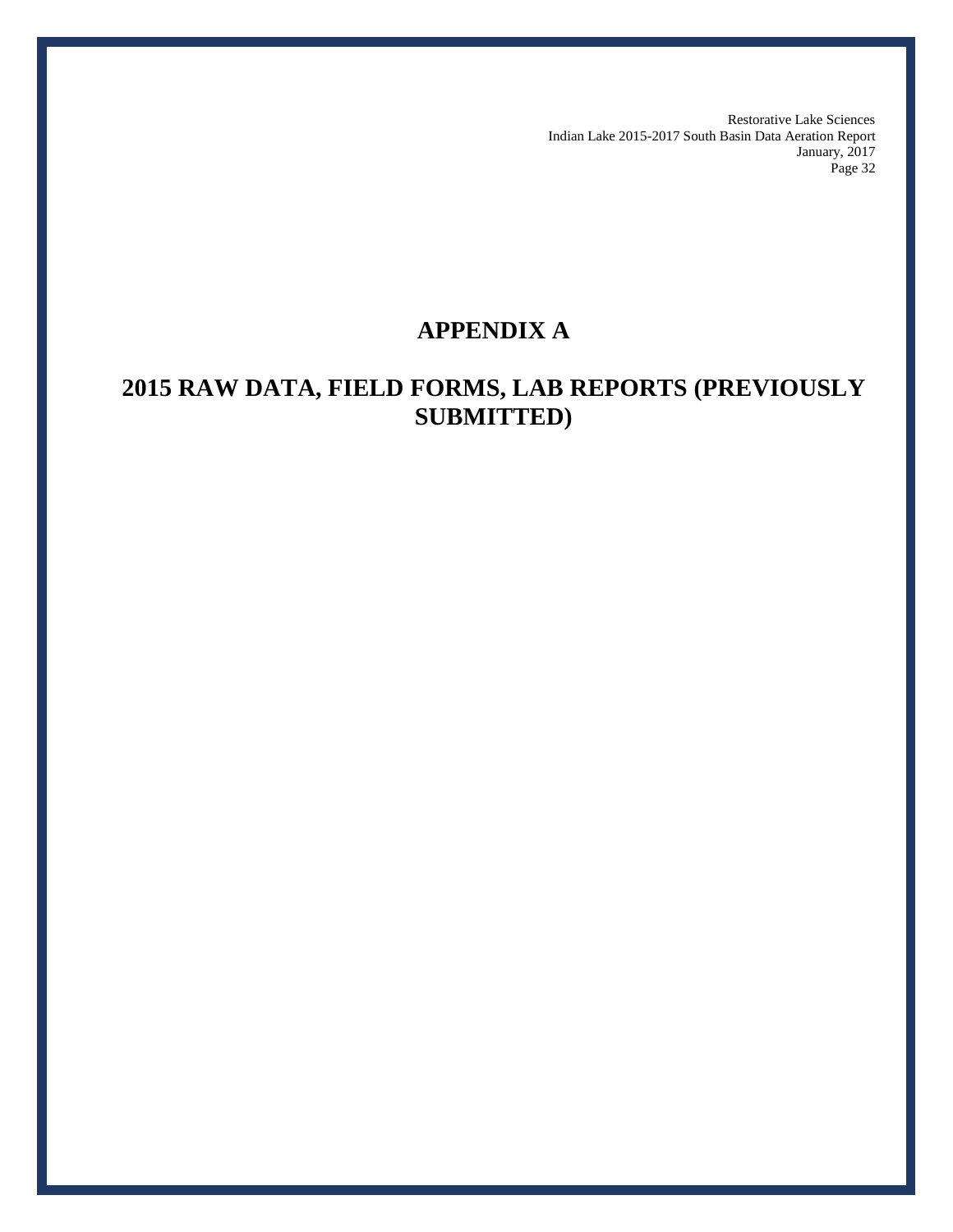# **APPENDIX B**

# **2016 RAW DATA, FIELD FORMS, LAB REPORTS (PREVIOUSLY SUBMITTED)**